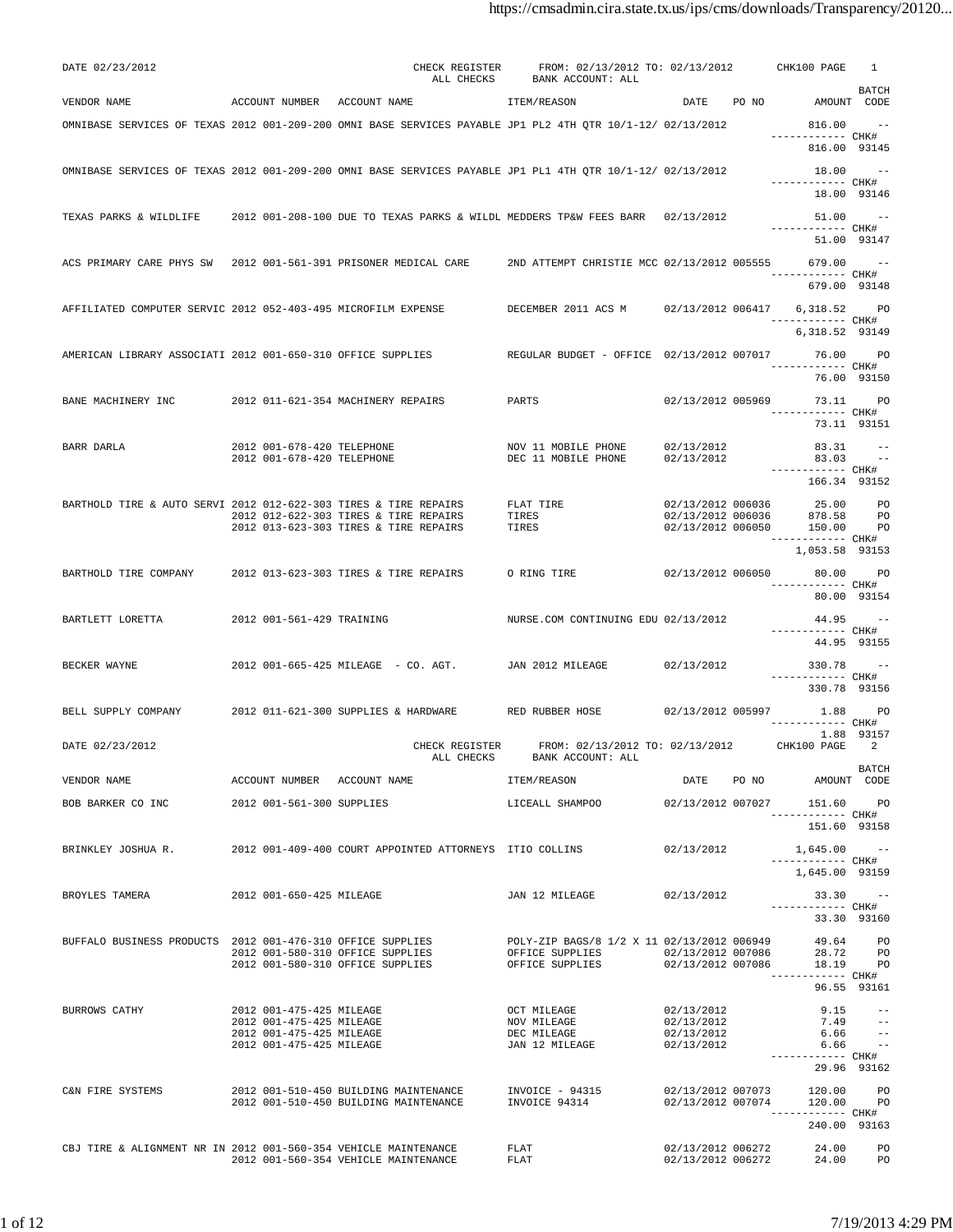|                                                              |                                                                                                                        | 2012 001-560-354 VEHICLE MAINTENANCE<br>2012 012-622-303 TIRES & TIRE REPAIRS<br>2012 012-622-303 TIRES & TIRE REPAIRS<br>2012 012-622-303 TIRES & TIRE REPAIRS<br>2012 011-621-303 TIRES & TIRE REPAIRS<br>2012 011-621-303 TIRES & TIRE REPAIRS<br>2012 001-560-354 VEHICLE MAINTENANCE<br>2012 001-560-354 VEHICLE MAINTENANCE<br>2012 001-560-354 VEHICLE MAINTENANCE<br>2012 011-621-303 TIRES & TIRE REPAIRS                                                                                                                                                                                                                                                                                                            | ROTATE TIRES<br>TIRES<br>TREXT AND BALANCE<br>METAL STEM $02/13/2012 006040$<br>METAL STEM $02/13/2012 006040$<br>TRES $02/13/2012 005999$<br>TRES $02/13/2012 005999$<br>TRES $02/13/2012 005999$<br>ISPECTION $02/13/2012 006272$<br>ISPECTION $02/13/2012 006272$<br>                                                                                                                                                                                | 02/13/2012 006272<br>02/13/2012 006040                                                                                                                                                                                                                   | 12.00<br>465.73<br>------------ CHK#                                                                                                                                                                | PO<br>PO                                                                                                                                                                                                                                                              |
|--------------------------------------------------------------|------------------------------------------------------------------------------------------------------------------------|-------------------------------------------------------------------------------------------------------------------------------------------------------------------------------------------------------------------------------------------------------------------------------------------------------------------------------------------------------------------------------------------------------------------------------------------------------------------------------------------------------------------------------------------------------------------------------------------------------------------------------------------------------------------------------------------------------------------------------|---------------------------------------------------------------------------------------------------------------------------------------------------------------------------------------------------------------------------------------------------------------------------------------------------------------------------------------------------------------------------------------------------------------------------------------------------------|----------------------------------------------------------------------------------------------------------------------------------------------------------------------------------------------------------------------------------------------------------|-----------------------------------------------------------------------------------------------------------------------------------------------------------------------------------------------------|-----------------------------------------------------------------------------------------------------------------------------------------------------------------------------------------------------------------------------------------------------------------------|
| CDCAT CONFERENCE                                             |                                                                                                                        | 2012 001-450-427 CONFERENCE EXPENSE SUMMER CLERKS CONF REGIS 02/13/2012 007037 225.00<br>2012 001-403-427 CONFERENCE EXPENSE                                                                                                                                                                                                                                                                                                                                                                                                                                                                                                                                                                                                  | ANNUAL COUNTY CONFERENCE 02/13/2012 007039 225.00 PO                                                                                                                                                                                                                                                                                                                                                                                                    |                                                                                                                                                                                                                                                          | 1,801.13 93164<br>------------ CHK#<br>450.00 93165                                                                                                                                                 | PO <sub>p</sub>                                                                                                                                                                                                                                                       |
| CERTIFIED LABORATORIES                                       |                                                                                                                        | 2012 014-624-499 MISCELLANEOUS MISC<br>2012 014-624-499 MISCELLANEOUS                                                                                                                                                                                                                                                                                                                                                                                                                                                                                                                                                                                                                                                         | SHIPPING                                                                                                                                                                                                                                                                                                                                                                                                                                                | 02/13/2012 007008                                                                                                                                                                                                                                        | 02/13/2012 007008 160.00 PO<br>14.07 PO<br>------------ CHK#<br>174.07 93166                                                                                                                        |                                                                                                                                                                                                                                                                       |
| DATE 02/23/2012                                              |                                                                                                                        | ALL CHECKS                                                                                                                                                                                                                                                                                                                                                                                                                                                                                                                                                                                                                                                                                                                    | CHECK REGISTER FROM: 02/13/2012 TO: 02/13/2012<br>BANK ACCOUNT: ALL                                                                                                                                                                                                                                                                                                                                                                                     |                                                                                                                                                                                                                                                          | CHK100 PAGE 3                                                                                                                                                                                       | BATCH                                                                                                                                                                                                                                                                 |
| VENDOR NAME                                                  |                                                                                                                        | ACCOUNT NUMBER ACCOUNT NAME TEM/REASON                                                                                                                                                                                                                                                                                                                                                                                                                                                                                                                                                                                                                                                                                        |                                                                                                                                                                                                                                                                                                                                                                                                                                                         |                                                                                                                                                                                                                                                          | DATE PO NO AMOUNT CODE                                                                                                                                                                              |                                                                                                                                                                                                                                                                       |
| CHEVRON & TEXACO BUSINESS 2012 001-560-330 FUEL              |                                                                                                                        |                                                                                                                                                                                                                                                                                                                                                                                                                                                                                                                                                                                                                                                                                                                               | FUEL                                                                                                                                                                                                                                                                                                                                                                                                                                                    |                                                                                                                                                                                                                                                          | 02/13/2012 006968 42.20<br>------------ CHK#<br>42.20 93167                                                                                                                                         | <b>PO</b>                                                                                                                                                                                                                                                             |
|                                                              |                                                                                                                        | CLEMENT-KEEL FUNERAL HOME 2012 001-409-419 INDIGENT FUNERAL LARRY BURTON INDIGENT BU 02/13/2012 007004 600.00 PO                                                                                                                                                                                                                                                                                                                                                                                                                                                                                                                                                                                                              |                                                                                                                                                                                                                                                                                                                                                                                                                                                         |                                                                                                                                                                                                                                                          | 02/13/2012 007020           250.00         PO<br>02/13/2012 007020           250.00        PO<br>250.00 PO<br>------------ CHK#<br>1,600.00 93168                                                   | <b>PO</b>                                                                                                                                                                                                                                                             |
| COACHING SYSTEMS LLC                                         |                                                                                                                        | 2012 001-540-411 EMS TRAINING ACADEMY DRIVING TEST<br>2012 001-540-411 EMS TRAINING ACADEMY                                                                                                                                                                                                                                                                                                                                                                                                                                                                                                                                                                                                                                   | SHIPPING                                                                                                                                                                                                                                                                                                                                                                                                                                                | 02/13/2012 006927<br>02/13/2012 006927                                                                                                                                                                                                                   | 810.00<br>31.66 PO<br>------------ CHK#<br>841.66 93169                                                                                                                                             | <b>PO</b>                                                                                                                                                                                                                                                             |
| COMER DERRELL ATTORNEY                                       |                                                                                                                        | 2012 001-409-400 COURT APPOINTED ATTORNEYS STATE VS FLEITMAN 02/13/2012<br>2012 001-409-400 COURT APPOINTED ATTORNEYS STATE VS SABA<br>2012 001-409-414 JUVENILE CT APPOINTED ATT J J F                                                                                                                                                                                                                                                                                                                                                                                                                                                                                                                                       |                                                                                                                                                                                                                                                                                                                                                                                                                                                         | 02/13/2012<br>02/13/2012                                                                                                                                                                                                                                 | $190.00 -$<br>770.00<br>710.00<br>------------ CHK#<br>1,670.00 93170                                                                                                                               | $\sim$ $  -$<br>$\sim$ $-$                                                                                                                                                                                                                                            |
| COMMUNITY LUMBER CO                                          |                                                                                                                        | 2012 014-624-300 SUPPLIES & HARDWARE<br>2012 014-624-300 SUPPLIES & HARDWARE                                                                                                                                                                                                                                                                                                                                                                                                                                                                                                                                                                                                                                                  | SUPPLIES<br>SUPPLIES                                                                                                                                                                                                                                                                                                                                                                                                                                    | 02/13/2012 006057                                                                                                                                                                                                                                        | 61.47<br>02/13/2012 006057 19.99 PO<br>------------ CHK#                                                                                                                                            | <b>PO</b>                                                                                                                                                                                                                                                             |
| CONTECH CONSTRUCTION PRODU 2012 014-624-304 CULVERTS         |                                                                                                                        |                                                                                                                                                                                                                                                                                                                                                                                                                                                                                                                                                                                                                                                                                                                               | CULVERTS 02/13/2012 006038 890.10                                                                                                                                                                                                                                                                                                                                                                                                                       |                                                                                                                                                                                                                                                          | 81.46 93171<br>------------ CHK#<br>890.10 93172                                                                                                                                                    | <b>PO</b>                                                                                                                                                                                                                                                             |
| COOKE CO GENERAL FUND<br>DATE 02/23/2012                     | 2012 088-208-202 C J P F<br>2012 088-208-217 COMP REHAB<br>2012 088-208-203 ARREST FEE<br>2012 088-208-215 JUROR REIMB | 2012 088-208-200 L O E F L O E F L O E F V O C F V O C F<br>2012 088-208-205 JUDICIAL TRAINING<br>2012 088-208-211 CRIM MGT TRUST<br>2012 088-208-216 STATE GENERAL REVENUE<br>2012 088-208-220 CONSOLIDATED COURT COST<br>2012 088-208-221 FUGITIVE APPREHENSION<br>2012 088-208-222 JUV CRIME DELQ<br>2012 088-208-207 BAIL BOND FEES<br>2012 088-208-208 DISTRICT & CIVIL FAMILY<br>2012 088-208-210 EMS TRAUMA-CC<br>2012 088-208-214 JUDICIAL SALARY<br>2012 088-208-219 INDIGENT CIVIL SERVICE<br>2012 088-208-223 TIME PAYMENT FEE<br>2012 088-208-224 REMOTE ENTRY SYSTEM<br>2012 088-208-226 STATE TRAFFIC FINES<br>2012 088-208-229 STATE JUVENILE COURT COST STATE JUVENILE COURT COS 02/13/2012<br>CHECK REGISTER | CJPF<br>JUDICIAL TRAINING<br>CRIM MGT TRUST<br>STATE GENERAL REVENUE<br>COMP REHAB<br>CONSOLID COURT COST<br>FUGITIVE APPREHENSION<br>JUV CRIME DELQ<br>ARREST FEE<br>BAIL BOND FEES<br>DISTRICT & CIVIL FAMILY 02/13/2012<br>EMS TRAUMA-CC<br>JUDICIAL SALARY<br>JUROR REIMB<br>INDIGENT CIVIL SERVICE 02/13/2012<br>TIME PAYMENT FEE<br>REMOTE ENTRY SYSTEM<br>STATE TRAFFIC FINES<br>FROM: 02/13/2012 TO: 02/13/2012<br>ALL CHECKS BANK ACCOUNT: ALL | 02/13/2012<br>02/13/2012<br>02/13/2012<br>02/13/2012<br>02/13/2012<br>02/13/2012<br>02/13/2012<br>02/13/2012<br>02/13/2012<br>02/13/2012<br>02/13/2012<br>02/13/2012<br>02/13/2012<br>02/13/2012<br>02/13/2012<br>02/13/2012<br>02/13/2012<br>02/13/2012 | 22.98<br>5.73<br>0.66<br>0.50<br>0.50<br>4,641.67<br>11.52<br>0.81<br>3,320.35<br>390.00<br>120.66<br>363.89<br>561.54<br>381.93<br>144.53<br>1,998.61<br>1,831.51<br>847.90<br>6.00<br>CHK100 PAGE | $2.05 - -$<br>$92.84 - -$<br>$ -$<br>$ -$<br>$- \, -$<br>$- \, -$<br>$- \, -$<br>$- \, -$<br>$- \, -$<br>$- \, -$<br>$\pm$ $\pm$<br>$ -$<br>$- \, -$<br>$--$<br>$- \, -$<br>$\sim$ $-$<br>$\sim$ $-$<br>$ -$<br>$\sim$ $-$<br>$\sim$ $-$<br>$\sim$ $ -$<br>4<br>BATCH |
| VENDOR NAME                                                  |                                                                                                                        | ACCOUNT NUMBER ACCOUNT NAME<br>2012 088-208-230 COUNTY DRUG COURT                                                                                                                                                                                                                                                                                                                                                                                                                                                                                                                                                                                                                                                             | ITEM/REASON<br>COUNTY DRUG COURT                                                                                                                                                                                                                                                                                                                                                                                                                        | DATE PO NO<br>02/13/2012                                                                                                                                                                                                                                 | 302.19                                                                                                                                                                                              | AMOUNT CODE<br>$ -$                                                                                                                                                                                                                                                   |
|                                                              | 2012 088-208-234 DNA                                                                                                   | 2012 088-208-231 CIVIL JUSTICE DATA RECOVER CIVIL JUSTICE DATA                                                                                                                                                                                                                                                                                                                                                                                                                                                                                                                                                                                                                                                                | DNA                                                                                                                                                                                                                                                                                                                                                                                                                                                     | 02/13/2012<br>02/13/2012                                                                                                                                                                                                                                 | 4.75<br>22.26<br>------------ CHK#                                                                                                                                                                  | $ -$<br>$- -$                                                                                                                                                                                                                                                         |
| COOKE COUNTY CRUSHED STONE 2012 011-621-302 GRAVEL           |                                                                                                                        |                                                                                                                                                                                                                                                                                                                                                                                                                                                                                                                                                                                                                                                                                                                               | FLEX BASE                                                                                                                                                                                                                                                                                                                                                                                                                                               | 02/13/2012 006612                                                                                                                                                                                                                                        | 15,075.38 93173<br>1,816.35<br>----------- CHK#<br>1,816.35 93174                                                                                                                                   | PO                                                                                                                                                                                                                                                                    |
| CORRECTIONS SOFTWARE SOLUT 2012 028-571-452 COMPUTER EXPENSE |                                                                                                                        |                                                                                                                                                                                                                                                                                                                                                                                                                                                                                                                                                                                                                                                                                                                               | MARCH 2012                                                                                                                                                                                                                                                                                                                                                                                                                                              |                                                                                                                                                                                                                                                          | 02/13/2012 005677 930.00<br>------------ CHK#                                                                                                                                                       | <b>PO</b>                                                                                                                                                                                                                                                             |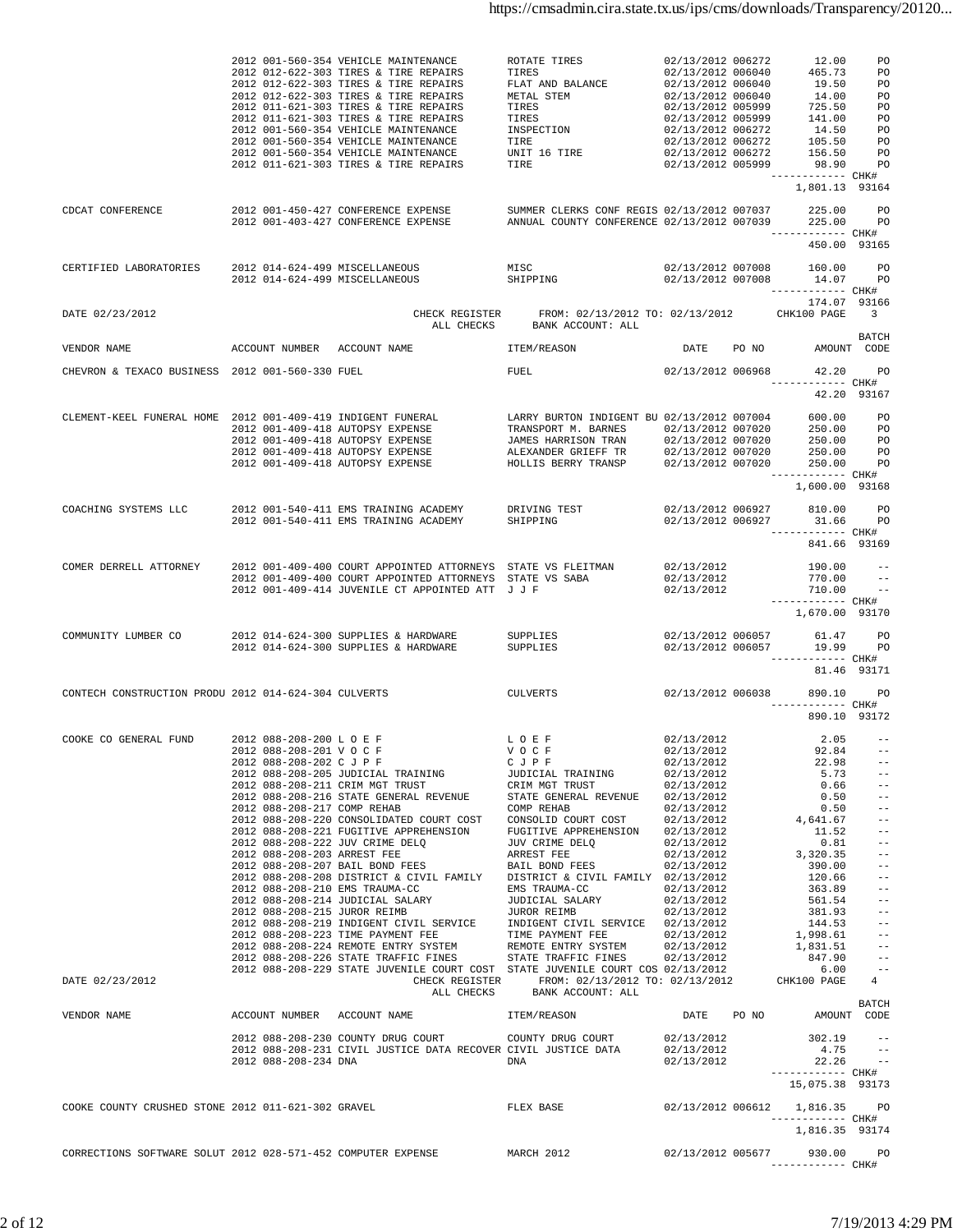|                                                                  |                                                                                                                                                                                                                                                                                 |                                                                                                                                                                                                                                                                                                                                              |                                                                                                                                                                                             |                                                                                                                                                                                                                                                                                                    | 930.00 93175                                                                                                                                                                             |                                                                                        |
|------------------------------------------------------------------|---------------------------------------------------------------------------------------------------------------------------------------------------------------------------------------------------------------------------------------------------------------------------------|----------------------------------------------------------------------------------------------------------------------------------------------------------------------------------------------------------------------------------------------------------------------------------------------------------------------------------------------|---------------------------------------------------------------------------------------------------------------------------------------------------------------------------------------------|----------------------------------------------------------------------------------------------------------------------------------------------------------------------------------------------------------------------------------------------------------------------------------------------------|------------------------------------------------------------------------------------------------------------------------------------------------------------------------------------------|----------------------------------------------------------------------------------------|
| COUNTY JUDGES & COMM ASSOC 2012 001-400-481 ASSN. DUES           |                                                                                                                                                                                                                                                                                 | 2012 011-621-481 ASSOCIATION DUES<br>2012 012-621-481 ASSOCIATION DUES<br>2012 012-622-481 ASSOCIATION DUES<br>2012 013-623-481 ASSOCIATION DUES<br>2012 014-624-481 ASSOCIATION DUES                                                                                                                                                        | FY 12 COUNTY JUDGE DUES 02/13/2012 007066<br>FY 12 PCT 1 DUES<br>FY 12 PCT 2 DUES<br>FY 12 PCT 3 DUES<br>FY 12 PCT 4 DUES                                                                   | 02/13/2012 007066<br>02/13/2012 007066<br>02/13/2012 007066<br>02/13/2012 007066                                                                                                                                                                                                                   | 220.00<br>220.00 PO<br>220.00 PO<br>220.00 PO<br>220.00 PO<br>------------ CHK#                                                                                                          | <b>PO</b>                                                                              |
|                                                                  |                                                                                                                                                                                                                                                                                 |                                                                                                                                                                                                                                                                                                                                              |                                                                                                                                                                                             |                                                                                                                                                                                                                                                                                                    | 1,100.00 93176                                                                                                                                                                           |                                                                                        |
| CULPEPPER PLUMBING & A/C I 2012 001-510-450 BUILDING MAINTENANCE |                                                                                                                                                                                                                                                                                 |                                                                                                                                                                                                                                                                                                                                              | REPLACE BELT                                                                                                                                                                                | 02/13/2012 006255                                                                                                                                                                                                                                                                                  | 121.12 PO<br>------------ CHK#<br>121.12 93177                                                                                                                                           |                                                                                        |
| DARR EQUIPMENT CO                                                |                                                                                                                                                                                                                                                                                 | 2012 013-623-354 MACHINERY REPAIRS<br>2012 013-623-354 MACHINERY REPAIRS                                                                                                                                                                                                                                                                     | PARTS<br>PARTS                                                                                                                                                                              |                                                                                                                                                                                                                                                                                                    | 02/13/2012 006913 67.69 PO<br>02/13/2012 006913 2,481.00 PO<br>------------ CHK#<br>2,548.69 93178                                                                                       |                                                                                        |
| DATA-FLEX BUSINESS PRODUCT 2012 001-409-311 POSTAGE              |                                                                                                                                                                                                                                                                                 |                                                                                                                                                                                                                                                                                                                                              | VOTER CERTS FOR MASS MAI 02/13/2012 007045                                                                                                                                                  |                                                                                                                                                                                                                                                                                                    | 5,445.53 PO<br>------------ CHK#<br>5,445.53 93179                                                                                                                                       |                                                                                        |
| DEALERS ELECTRICAL SUPPLY 2012 001-510-450 BUILDING MAINTENANCE  |                                                                                                                                                                                                                                                                                 | 2012 001-510-450 BUILDING MAINTENANCE<br>2012 001-510-450 BUILDING MAINTENANCE<br>2012 001-510-450 BUILDING MAINTENANCE                                                                                                                                                                                                                      | SUPPLIES<br>SUPPLIES<br>SUPPLIES<br><b>RETURN 1300461</b>                                                                                                                                   | 02/13/2012 006919<br>02/13/2012 006919<br>02/13/2012                                                                                                                                                                                                                                               | 02/13/2012 006919 303.10 PO<br>129.64 PO<br>450.00 PO<br>$179.75 - -$<br>------------ CHK#<br>702.99 93180                                                                               |                                                                                        |
| DEMCO                                                            |                                                                                                                                                                                                                                                                                 | 2012 001-650-310 OFFICE SUPPLIES                                                                                                                                                                                                                                                                                                             | <b>SUPPLIES</b>                                                                                                                                                                             |                                                                                                                                                                                                                                                                                                    | 02/13/2012 006201 95.24<br>------------ CHK#                                                                                                                                             | PO <sub>1</sub><br>95.24 93181                                                         |
| DENTON COUNTY TREASURER                                          |                                                                                                                                                                                                                                                                                 | 2012 020-570-329 RESIDENTIAL SERVICE L. PUENTE JAN12<br>2012 020-575-486 PURCHASED RESIDENTIAL SERV L. PUENTE JAN12<br>2012 001-570-486 PURCHASED RESIDENTIAL SER L. PUENTE JAN12                                                                                                                                                            |                                                                                                                                                                                             | 02/13/2012<br>02/13/2012<br>02/13/2012                                                                                                                                                                                                                                                             | 1,376.63<br>1,132.73 --<br>$528.64$ --<br>------------ CHK#                                                                                                                              |                                                                                        |
| DOUGHERTY JOHN<br>DATE 02/23/2012                                | 2012 001-560-407 ESTRAY                                                                                                                                                                                                                                                         |                                                                                                                                                                                                                                                                                                                                              | CATCHING COW'S 02/13/2012 006663 750.00<br>CHECK REGISTER FROM: 02/13/2012 TO: 02/13/2012 CHK100 PAGE                                                                                       |                                                                                                                                                                                                                                                                                                    | 3,038.00 93182                                                                                                                                                                           | <b>PO</b><br>5                                                                         |
| VENDOR NAME                                                      |                                                                                                                                                                                                                                                                                 | ACCOUNT NUMBER ACCOUNT NAME                                                                                                                                                                                                                                                                                                                  | ALL CHECKS BANK ACCOUNT: ALL<br>ITEM/REASON                                                                                                                                                 | DATE PO NO                                                                                                                                                                                                                                                                                         | AMOUNT CODE                                                                                                                                                                              | <b>BATCH</b>                                                                           |
|                                                                  | 2012 001-560-407 ESTRAY                                                                                                                                                                                                                                                         |                                                                                                                                                                                                                                                                                                                                              | CATCHING / HAULING C 02/13/2012 006663 250.00 PO                                                                                                                                            |                                                                                                                                                                                                                                                                                                    | ----------- CHK#<br>1,000.00 93183                                                                                                                                                       |                                                                                        |
| DUNN MITCHELL H MD                                               |                                                                                                                                                                                                                                                                                 | 2012 001-409-400 COURT APPOINTED ATTORNEYS EVALUATION SEAN TORRES 02/13/2012<br>2012 001-409-400 COURT APPOINTED ATTORNEYS AJA MAULDIN EVALUATION 02/13/2012<br>2012 001-409-400 COURT APPOINTED ATTORNEYS CAMERON KINGSLEY EVALUAT 02/13/2012                                                                                               |                                                                                                                                                                                             |                                                                                                                                                                                                                                                                                                    | 1,200.00<br>850.00<br>750.00<br>------------ CHK#                                                                                                                                        | $\sim$ $-$                                                                             |
| ELDRIDGE LEWIS 3012 013-623-354 MACHINERY REPAIRS                |                                                                                                                                                                                                                                                                                 |                                                                                                                                                                                                                                                                                                                                              | PARTS                                                                                                                                                                                       | 02/13/2012 006065                                                                                                                                                                                                                                                                                  | 2,800.00 93184<br>720.00<br>------------ CHK#<br>720.00 93185                                                                                                                            | PO.                                                                                    |
| EMPIRE PAPER COMPANY                                             | 2012 001-510-300 SUPPLIES<br>2012 001-510-300 SUPPLIES<br>2012 001-510-300 SUPPLIES<br>2012 001-510-300 SUPPLIES<br>2012 001-510-300 SUPPLIES<br>2012 001-510-300 SUPPLIES                                                                                                      | 2012 001-561-331 LAUNDRY SUPPLIES<br>2012 001-561-331 LAUNDRY SUPPLIES<br>2012 001-561-338 KITCHEN SUPPLIES<br>2012 001-561-337 CLEANING SUPPLIES<br>2012 001-561-331 LAUNDRY SUPPLIES<br>2012 001-561-337 CLEANING SUPPLIES<br>2012 001-561-331 LAUNDRY SUPPLIES<br>2012 001-561-338 KITCHEN SUPPLIES<br>2012 001-561-337 CLEANING SUPPLIES | LAUNDRY<br>LAUNDRY<br>KITCHEN SUPPLY<br>CLEANING<br>LAUNDRY<br>CLEANING<br>SUPPLIES<br>SUPPLIES<br>SUPPLIES<br>SUPPLIES<br>LAUNDRY<br>KITCHEN SUPPLY<br>CLEANING<br>SUPPLIES<br>FILTER'S    | 02/13/2012 006979<br>02/13/2012 006978<br>02/13/2012 006976<br>02/13/2012 006977<br>02/13/2012 007005<br>02/13/2012 007006<br>02/13/2012 006603<br>02/13/2012 006603<br>02/13/2012 006603<br>02/13/2012 006603<br>02/13/2012 007041<br>02/13/2012 007042<br>02/13/2012 007043<br>02/13/2012 006603 | 273.00<br>53.71<br>35.18<br>506.23<br>100.92<br>306.87<br>52.61<br>101.46<br>389.72<br>268.01<br>100.92<br>224.00<br>573.86<br>02/13/2012 006603 115.41<br>1,393.09<br>------------ CHK# | PO<br>PO<br>PO<br>PO<br>PO<br>PO<br>PO<br>PO<br>PO<br>PO<br>PO<br>PO<br>PO<br>PO<br>PO |
|                                                                  |                                                                                                                                                                                                                                                                                 |                                                                                                                                                                                                                                                                                                                                              |                                                                                                                                                                                             |                                                                                                                                                                                                                                                                                                    | 4,494.99 93186                                                                                                                                                                           |                                                                                        |
| EXXON/MOBIL                                                      | 2012 001-540-330 FUEL<br>2012 001-540-330 FUEL<br>2012 001-540-330 FUEL<br>2012 001-540-330 FUEL<br>2012 001-540-330 FUEL<br>2012 001-540-330 FUEL<br>2012 001-540-330 FUEL<br>2012 001-540-330 FUEL<br>2012 001-540-330 FUEL<br>2012 001-540-330 FUEL<br>2012 001-540-330 FUEL |                                                                                                                                                                                                                                                                                                                                              | FUEL 1/3/2012<br>FUEL 1/18/2012<br>FUEL12/19/2011<br>FUEL12/7/2011<br>FUEL12/7/2011<br>FUEL12/3/2011<br>FUEL12/3/2011<br>FUEL12/3/2011<br>FUEL 1/5/2012<br>FUEL 1/5/2012<br>FUEL 12/19/2011 | 02/13/2012 005943<br>02/13/2012 005943<br>02/13/2012 005943<br>02/13/2012 005943<br>02/13/2012 005943<br>02/13/2012 005943<br>02/13/2012 005943<br>02/13/2012 005943<br>02/13/2012 005943<br>02/13/2012 005943<br>02/13/2012 005943                                                                | 90.24<br>15.19<br>64.29<br>67.61<br>0.27<br>14.47<br>27.11<br>71.63<br>64.28<br>------------ CHK#<br>514.24 93187                                                                        | PO.<br><b>PO</b><br>PO<br>22.95 PO<br>PO<br>76.20 PO<br>PO<br>PO<br>PO<br>PO<br>PO     |
| FARMER BROTHERS COFFEE 2012 001-561-333 FOOD FOR JAIL            |                                                                                                                                                                                                                                                                                 |                                                                                                                                                                                                                                                                                                                                              | COFFEE                                                                                                                                                                                      | 02/13/2012 005945                                                                                                                                                                                                                                                                                  | 522.25<br>----------- CHK#<br>522.25 93188                                                                                                                                               | PO                                                                                     |
| FARQUHAR JAMES                                                   |                                                                                                                                                                                                                                                                                 | 2012 020-570-427 CONFERENCE EXPENSE JAN 12 MILEAGE                                                                                                                                                                                                                                                                                           |                                                                                                                                                                                             |                                                                                                                                                                                                                                                                                                    | 02/13/2012 119.33                                                                                                                                                                        | $\sim$ $-$                                                                             |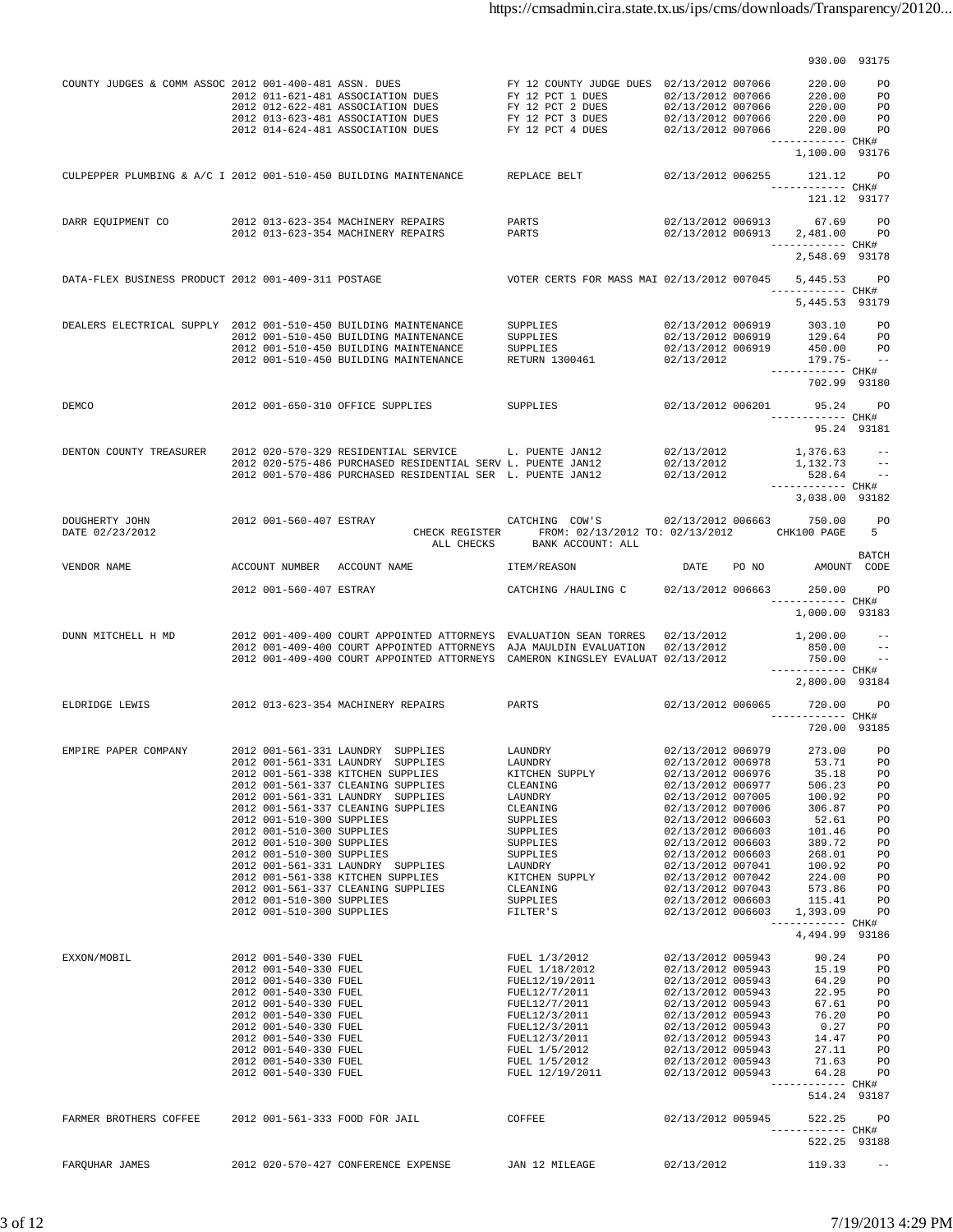|                                                                                                                                                                                                                                      |                                                  |                                                                                                                                                                                   |                                                                                              |                          | ------------ CHK#<br>119.33 93189                         |                          |
|--------------------------------------------------------------------------------------------------------------------------------------------------------------------------------------------------------------------------------------|--------------------------------------------------|-----------------------------------------------------------------------------------------------------------------------------------------------------------------------------------|----------------------------------------------------------------------------------------------|--------------------------|-----------------------------------------------------------|--------------------------|
| DATE 02/23/2012                                                                                                                                                                                                                      |                                                  |                                                                                                                                                                                   | CHECK REGISTER FROM: 02/13/2012 TO: 02/13/2012 CHK100 PAGE 6<br>ALL CHECKS BANK ACCOUNT: ALL |                          |                                                           |                          |
| VENDOR NAME                                                                                                                                                                                                                          |                                                  | ACCOUNT NUMBER ACCOUNT NAME                                                                                                                                                       | ITEM/REASON                                                                                  |                          | DATE PO NO AMOUNT CODE                                    | BATCH                    |
|                                                                                                                                                                                                                                      |                                                  | FASTENAL COMPANY 2012 014-624-300 SUPPLIES & HARDWARE SUPPLIES                                                                                                                    |                                                                                              |                          | 02/13/2012 006166 176.44 PO                               |                          |
|                                                                                                                                                                                                                                      |                                                  |                                                                                                                                                                                   |                                                                                              |                          | ------------ CHK#<br>176.44 93190                         |                          |
| FIRE & SAFETY INC                                                                                                                                                                                                                    |                                                  | 2012 001-510-450 BUILDING MAINTENANCE FIRE EXTINGUISHER CERTIF 02/13/2012 007076 200.00 PO<br>2012 014-624-499 MISCELLANEOUS FIRE EXTINGUISHER MAINTE 02/13/2012 007024 943.00 PO |                                                                                              |                          | 200.00                                                    |                          |
|                                                                                                                                                                                                                                      |                                                  |                                                                                                                                                                                   |                                                                                              |                          | ------------ CHK#<br>1,143.00 93191                       |                          |
|                                                                                                                                                                                                                                      |                                                  | FIRST SOUTHWEST ASSET MGMT 2012 001-409-413 PROFESSIONAL SERVICES ARBITRAGE CALCULATION FO 02/13/2012 006993 1,200.00 PO                                                          |                                                                                              |                          | ------------ CHK#                                         |                          |
|                                                                                                                                                                                                                                      |                                                  |                                                                                                                                                                                   |                                                                                              |                          | 1,200.00 93192                                            |                          |
| FLUSCHE ENTERPRISES INC 2012 014-624-354 MACHINERY REPAIRS                                                                                                                                                                           |                                                  |                                                                                                                                                                                   | PARTS                                                                                        |                          | 02/13/2012 006039 55.00 PO<br>------------ CHK#           | 55.00 93193              |
| FOSTER'S LOCK SERVICE 2012 001-510-450 BUILDING MAINTENANCE KEYS                                                                                                                                                                     |                                                  |                                                                                                                                                                                   |                                                                                              | 02/13/2012 006299        | 9.00 PO                                                   |                          |
|                                                                                                                                                                                                                                      |                                                  |                                                                                                                                                                                   |                                                                                              |                          | 9.00 93194                                                |                          |
| G. E. CONSUMER FINANCE                                                                                                                                                                                                               | 2012 001-407-428 TRAINING                        |                                                                                                                                                                                   |                                                                                              |                          |                                                           |                          |
|                                                                                                                                                                                                                                      |                                                  | 2012 001-640-499 MISCELLANEOUS                                                                                                                                                    |                                                                                              |                          |                                                           |                          |
|                                                                                                                                                                                                                                      |                                                  | 2012 001-503-452 COMPUTER EQUIPMENT<br>2012 001-503-452 COMPUTER EQUIPMENT                                                                                                        |                                                                                              |                          |                                                           |                          |
|                                                                                                                                                                                                                                      | 2012 001-540-310 OFFICE SUPPLIES                 |                                                                                                                                                                                   | MISC                                                                                         | 02/13/2012 006989        | 291.90 PO                                                 |                          |
|                                                                                                                                                                                                                                      | 2012 001-540-354 VEHICLE REPAIRS                 |                                                                                                                                                                                   | MISC                                                                                         |                          | 02/13/2012 006989 60.02 PO<br>------------ CHK#           |                          |
|                                                                                                                                                                                                                                      |                                                  |                                                                                                                                                                                   |                                                                                              |                          | 1,153.12 93195                                            |                          |
|                                                                                                                                                                                                                                      |                                                  | GAINESVILLE AUTO PARTS 2012 001-510-450 BUILDING MAINTENANCE PARTS                                                                                                                |                                                                                              | 02/13/2012 006601        | 10.79 PO<br>------------ CHK#                             |                          |
|                                                                                                                                                                                                                                      |                                                  |                                                                                                                                                                                   |                                                                                              |                          | 10.79 93196                                               |                          |
|                                                                                                                                                                                                                                      |                                                  |                                                                                                                                                                                   |                                                                                              |                          |                                                           |                          |
| GAINESVILLE DAILY REGISTER 2012 001-409-430 LEGAL NOTICES LEGAL NOTICE - SURPLUS A 02/13/2012 007063 20.00 PO<br>2012 001-409-430 LEGAL NOTICES LEGAL NOTICE - SURPLUS A 02/13/2012 007063 20.00 PO<br>2012 001-409-430 LEGAL NOTICE |                                                  |                                                                                                                                                                                   |                                                                                              |                          |                                                           |                          |
|                                                                                                                                                                                                                                      |                                                  |                                                                                                                                                                                   |                                                                                              |                          | ------------ CHK#                                         | 93.60 93197              |
|                                                                                                                                                                                                                                      |                                                  | GAINESVILLE PRINTING COMPA 2012 001-435-310 OFFICE SUPPLIES 3 PART SETTING NOTICES F 02/13/2012 006952 33.95 PO                                                                   |                                                                                              |                          | ------------ CHK#                                         |                          |
|                                                                                                                                                                                                                                      |                                                  |                                                                                                                                                                                   |                                                                                              |                          | 93.95 93198                                               |                          |
| GALE GROUP INC THE                                                                                                                                                                                                                   | 2012 001-650-590 BOOKS<br>2012 001-650-590 BOOKS |                                                                                                                                                                                   | <b>BOOKS</b><br><b>BOOKS</b>                                                                 |                          | 02/13/2012 006204 113.57 PO<br>02/13/2012 006204 33.09 PO |                          |
|                                                                                                                                                                                                                                      | 2012 001-650-590 BOOKS                           |                                                                                                                                                                                   | <b>BOOKS</b>                                                                                 | 02/13/2012 006204        | 75.17 PO                                                  |                          |
|                                                                                                                                                                                                                                      |                                                  |                                                                                                                                                                                   |                                                                                              |                          | ------------ CHK#<br>221.83 93199                         |                          |
| GALLS INC                                                                                                                                                                                                                            |                                                  | 2012 001-560-392 UNIFORMS -EMPLOYEES & PRI UNIFORMS                                                                                                                               |                                                                                              |                          | 02/13/2012 006891 685.00 PO<br>------------ CHK#          |                          |
| DATE 02/23/2012                                                                                                                                                                                                                      |                                                  | CHECK REGISTER<br>ALL CHECKS                                                                                                                                                      | FROM: 02/13/2012 TO: 02/13/2012 CHK100 PAGE 7<br>BANK ACCOUNT: ALL                           |                          | 685.00 93200                                              |                          |
| VENDOR NAME                                                                                                                                                                                                                          | ACCOUNT NUMBER ACCOUNT NAME                      |                                                                                                                                                                                   | ITEM/REASON                                                                                  |                          | DATE PO NO AMOUNT CODE                                    | BATCH                    |
| GEO J CARROLL & SON FUNERA 2012 001-409-418 AUTOPSY EXPENSE                                                                                                                                                                          |                                                  |                                                                                                                                                                                   | TRANSPORT BILLY WOO 02/13/2012 007021                                                        |                          | 250.00 PO                                                 |                          |
|                                                                                                                                                                                                                                      |                                                  |                                                                                                                                                                                   |                                                                                              |                          | ------------ CHK#<br>250.00 93201                         |                          |
| GEO MED WASTE OF TEXAS 2012 001-540-391 MEDICAL SUPPLIES                                                                                                                                                                             |                                                  |                                                                                                                                                                                   | DISPOSAL OF MED WASTE                                                                        | 02/13/2012 007082        | 87.90 PO                                                  |                          |
|                                                                                                                                                                                                                                      |                                                  |                                                                                                                                                                                   |                                                                                              |                          | ------------ CHK#<br>87.90 93202                          |                          |
| GOODWIN J STANLEY ATTY                                                                                                                                                                                                               |                                                  | 2012 001-409-400 COURT APPOINTED ATTORNEYS STATE VS AVILES                                                                                                                        |                                                                                              | 02/13/2012               | 300.00                                                    |                          |
|                                                                                                                                                                                                                                      |                                                  | 2012 001-409-400 COURT APPOINTED ATTORNEYS STATE VS KISER<br>2012 001-409-400 COURT APPOINTED ATTORNEYS STATE VS CHAMBERS                                                         |                                                                                              | 02/13/2012<br>02/13/2012 | 400.00<br>700.00                                          | $\sim$ $-$<br>$\sim$ $-$ |
|                                                                                                                                                                                                                                      |                                                  |                                                                                                                                                                                   |                                                                                              |                          | ------------ CHK#<br>1,400.00 93203                       |                          |
| GRAHAM INTERNATIONAL INC 2012 011-621-354 MACHINERY REPAIRS                                                                                                                                                                          |                                                  |                                                                                                                                                                                   | PARTS                                                                                        | 02/13/2012 005978        | 112.90 PO                                                 |                          |
|                                                                                                                                                                                                                                      |                                                  |                                                                                                                                                                                   |                                                                                              |                          | ------------ CHK#                                         |                          |
|                                                                                                                                                                                                                                      |                                                  |                                                                                                                                                                                   |                                                                                              |                          | 112.90 93204                                              |                          |
| GRAYSON COUNTY TREASURER 2012 001-570-487 DETENTION SYSTEM                                                                                                                                                                           |                                                  |                                                                                                                                                                                   | JDC BILLING DEC 2011                                                                         | 02/13/2012               | 24,455.61<br>------------ CHK#                            |                          |
|                                                                                                                                                                                                                                      |                                                  |                                                                                                                                                                                   |                                                                                              |                          | 24,455.61 93205                                           |                          |
| GRIFFIN PHYLLIS                                                                                                                                                                                                                      |                                                  | 2012 001-665-427 MILEAGE - 4-H AGENT JAN 2012 MILEAGE                                                                                                                             |                                                                                              | 02/13/2012               | $466.20 - -$<br>------------ CHK#                         |                          |
|                                                                                                                                                                                                                                      |                                                  |                                                                                                                                                                                   |                                                                                              |                          | 466.20 93206                                              |                          |
|                                                                                                                                                                                                                                      |                                                  | GUARDIAN PEST & TERMITE SE 2012 001-510-332 PEST & BIRD CONTROL EMS PEST CONTROL 02/13/2012 006256<br>2012 001-510-332 PEST & BIRD CONTROL                                        | EMS MUENSTER PEST C                                                                          | 02/13/2012 006256        | 48.00 PO<br>35.00 PO                                      |                          |
|                                                                                                                                                                                                                                      |                                                  | 2012 001-510-332 PEST & BIRD CONTROL EMS WOODBINE PEST C                                                                                                                          |                                                                                              | 02/13/2012 006256        |                                                           | 35.00 PO                 |
|                                                                                                                                                                                                                                      |                                                  |                                                                                                                                                                                   |                                                                                              |                          | ------------ CHK#<br>153.00 93207                         |                          |
|                                                                                                                                                                                                                                      |                                                  |                                                                                                                                                                                   |                                                                                              |                          |                                                           |                          |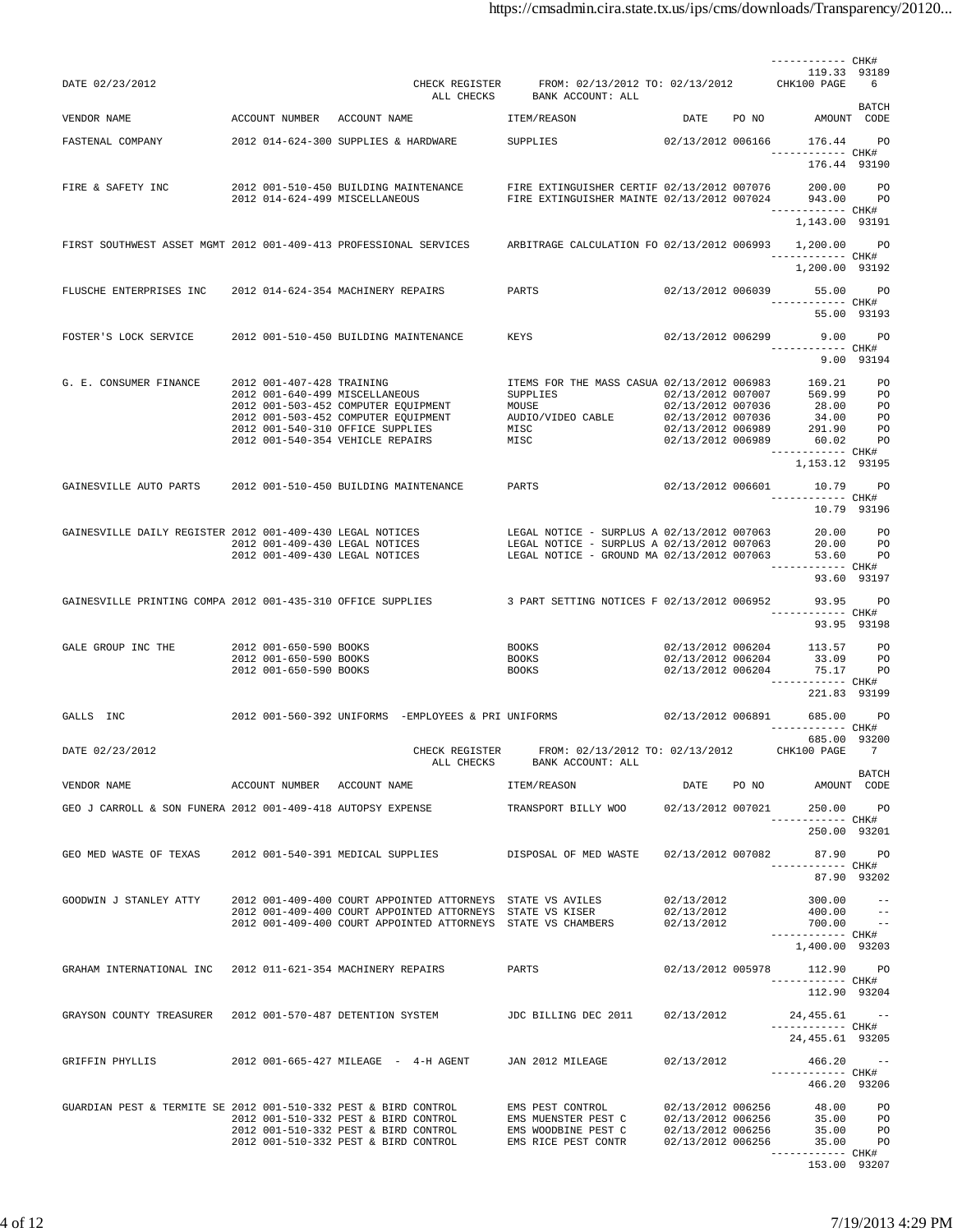| GUARDIAN SECURITY SOLUTION 2012 001-581-570 EQUIPMENT          |                                                                                                                                                                                                                                                                                                                                                                                                                          | INVOICE #8823 02/13/2012 007038                                                                                                                   |                                        | 956.00                                                                          | PO                          |
|----------------------------------------------------------------|--------------------------------------------------------------------------------------------------------------------------------------------------------------------------------------------------------------------------------------------------------------------------------------------------------------------------------------------------------------------------------------------------------------------------|---------------------------------------------------------------------------------------------------------------------------------------------------|----------------------------------------|---------------------------------------------------------------------------------|-----------------------------|
|                                                                |                                                                                                                                                                                                                                                                                                                                                                                                                          |                                                                                                                                                   |                                        | ------------ CHK#<br>956.00 93208                                               |                             |
| HATCHER JIM J                                                  | 2012 001-409-400 COURT APPOINTED ATTORNEYS STATE VS CHADWICK                                                                                                                                                                                                                                                                                                                                                             |                                                                                                                                                   | 02/13/2012                             | 850.00                                                                          |                             |
|                                                                | 2012 001-409-400 COURT APPOINTED ATTORNEYS STATE VS CORNEJO                                                                                                                                                                                                                                                                                                                                                              |                                                                                                                                                   | 02/13/2012                             | 300.00<br>------------ CHK#                                                     |                             |
|                                                                |                                                                                                                                                                                                                                                                                                                                                                                                                          |                                                                                                                                                   |                                        | 1,150.00 93209                                                                  |                             |
| HENNIGAN AUTO PARTS, INC                                       | 2012 011-621-354 MACHINERY REPAIRS                                                                                                                                                                                                                                                                                                                                                                                       | PARTS                                                                                                                                             | 02/13/2012 005979                      | 36.49                                                                           | PO                          |
|                                                                | 2012 011-621-354 MACHINERY REPAIRS<br>2012 013-623-354 MACHINERY REPAIRS                                                                                                                                                                                                                                                                                                                                                 | PARTS                                                                                                                                             | 02/13/2012 005979<br>02/13/2012 006141 | 16.78                                                                           | <b>PO</b>                   |
|                                                                | 2012 013-623-354 MACHINERY REPAIRS                                                                                                                                                                                                                                                                                                                                                                                       | PARTS<br>PARTS                                                                                                                                    | 02/13/2012 006141                      | 138.85 PO<br>106.80 PO                                                          |                             |
|                                                                | 2012 014-624-354 MACHINERY REPAIRS<br>2012 014-624-354 MACHINERY REPAIRS                                                                                                                                                                                                                                                                                                                                                 |                                                                                                                                                   | 02/13/2012 006144<br>02/13/2012 006144 | 9.59 PO<br>99.66 PO                                                             |                             |
|                                                                | 2012 014-624-354 MACHINERY REPAIRS                                                                                                                                                                                                                                                                                                                                                                                       | PARTS<br>PARTS<br>PARTS<br>PARTS                                                                                                                  |                                        | 02/13/2012 006144<br>02/13/2012 006144 154.25 PO<br>02/13/2012 006144 375.35 PO |                             |
|                                                                | 2012 014-624-354 MACHINERY REPAIRS                                                                                                                                                                                                                                                                                                                                                                                       |                                                                                                                                                   |                                        | 105.89 PO                                                                       |                             |
|                                                                | 2012 013-623-354 MACHINERY REPAIRS<br>2012 013-623-354 MACHINERY REPAIRS                                                                                                                                                                                                                                                                                                                                                 | PARTS<br>PARTS                                                                                                                                    | 02/13/2012 006141<br>02/13/2012 006141 | 19.88 PO                                                                        |                             |
|                                                                | PARTS<br>2012 013-623-354 MACHINERY REPAIRS                                                                                                                                                                                                                                                                                                                                                                              |                                                                                                                                                   | 02/13/2012 006141                      |                                                                                 | 7.50 PO                     |
| DATE 02/23/2012                                                |                                                                                                                                                                                                                                                                                                                                                                                                                          | CHECK REGISTER FROM: 02/13/2012 TO: 02/13/2012 CHK100 PAGE<br>ALL CHECKS BANK ACCOUNT: ALL                                                        |                                        |                                                                                 | 8                           |
| VENDOR NAME                                                    | ACCOUNT NUMBER ACCOUNT NAME THEM/REASON                                                                                                                                                                                                                                                                                                                                                                                  |                                                                                                                                                   | DATE PO NO                             |                                                                                 | <b>BATCH</b><br>AMOUNT CODE |
|                                                                | 2012 013-623-354 MACHINERY REPAIRS PARTS                                                                                                                                                                                                                                                                                                                                                                                 |                                                                                                                                                   | 02/13/2012 006141                      | 406.16                                                                          | <b>PO</b>                   |
|                                                                | 2012 013-623-354 MACHINERY REPAIRS                                                                                                                                                                                                                                                                                                                                                                                       | PARTS                                                                                                                                             | 02/13/2012 006141                      | 137.07 PO                                                                       |                             |
|                                                                | 2012 013-623-354 MACHINERY REPAIRS                                                                                                                                                                                                                                                                                                                                                                                       |                                                                                                                                                   | 02/13/2012 006141                      | 66.52 PO                                                                        |                             |
|                                                                | 2012 014-624-354 MACHINERY REPAIRS<br>2012 001-540-354 VEHICLE REPAIRS                                                                                                                                                                                                                                                                                                                                                   |                                                                                                                                                   |                                        | 322.64 PO<br>17.38 PO                                                           |                             |
|                                                                | 2012 013-623-354 MACHINERY REPAIRS                                                                                                                                                                                                                                                                                                                                                                                       | PARTS<br>PARTS 02/13/2012 006141<br>PARTS 02/13/2012 006144<br>RADIATOR SEALANT 02/13/2012 006141<br>PARTS 02/13/2012 006141<br>02/13/2012 006141 |                                        | 5.89 PO                                                                         |                             |
|                                                                | 2012 014-624-354 MACHINERY REPAIRS                                                                                                                                                                                                                                                                                                                                                                                       | PARTS                                                                                                                                             | 02/13/2012 006144                      | 651.14 PO<br>------------ CHK#                                                  |                             |
|                                                                |                                                                                                                                                                                                                                                                                                                                                                                                                          |                                                                                                                                                   |                                        | 2,677.84 93210                                                                  |                             |
|                                                                | HENRY CYNTHIA SUE 2012 001-409-400 COURT APPOINTED ATTORNEYS STATE VS WILLIAMS 02/13/2012                                                                                                                                                                                                                                                                                                                                |                                                                                                                                                   |                                        | 350.00<br>------------ CHK#                                                     | $\sim$ $-$                  |
|                                                                |                                                                                                                                                                                                                                                                                                                                                                                                                          |                                                                                                                                                   |                                        | 350.00 93211                                                                    |                             |
| HERRMANN GINGER                                                | 2012 001-465-182 SPECIAL COURT REPORTER JANUARY 2012 REPORT 02/13/2012 006030 150.00 PO                                                                                                                                                                                                                                                                                                                                  |                                                                                                                                                   |                                        |                                                                                 |                             |
|                                                                |                                                                                                                                                                                                                                                                                                                                                                                                                          |                                                                                                                                                   |                                        | ------------ CHK#<br>150.00 93212                                               |                             |
|                                                                |                                                                                                                                                                                                                                                                                                                                                                                                                          |                                                                                                                                                   |                                        |                                                                                 |                             |
| HODGKINSON PAUL 2012 012-622-354 MACHINERY REPAIRS             |                                                                                                                                                                                                                                                                                                                                                                                                                          | GRADER REPAIR 02/13/2012 007012                                                                                                                   |                                        | 2,941.28<br>------------ CHK#                                                   | PO                          |
|                                                                |                                                                                                                                                                                                                                                                                                                                                                                                                          |                                                                                                                                                   |                                        | 2,941.28 93213                                                                  |                             |
| HOME DEPOT                                                     | 2012 001-409-499 MISCELLANEOUS                                                                                                                                                                                                                                                                                                                                                                                           | TREE TOPPER                                                                                                                                       |                                        | 02/13/2012 006634 23.52 PO                                                      |                             |
|                                                                | 2012 001-510-450 BUILDING MAINTENANCE                                                                                                                                                                                                                                                                                                                                                                                    | <b>SUPPLIES</b>                                                                                                                                   |                                        |                                                                                 |                             |
|                                                                | 2012 001-540-499 MISCELLANEOUS<br>2012 001-407-470 HOMELAND SEC GRANTS EXPEN 4 SHELF COMMERICIAL GRAD 02/13/2012 006777                                                                                                                                                                                                                                                                                                  | MICS HARDWARE                                                                                                                                     |                                        |                                                                                 |                             |
|                                                                | 2012 001-407-470 HOMELAND SEC GRANTS EXPEN COMMERICAL GRADE DECORAT 02/13/2012 006777                                                                                                                                                                                                                                                                                                                                    |                                                                                                                                                   |                                        |                                                                                 |                             |
|                                                                |                                                                                                                                                                                                                                                                                                                                                                                                                          |                                                                                                                                                   |                                        | ------------ CHK#<br>681.52 93214                                               |                             |
| HUNTERS OIL DEPOT                                              | 2012 001-560-354 VEHICLE MAINTENANCE                                                                                                                                                                                                                                                                                                                                                                                     |                                                                                                                                                   |                                        | 36.33                                                                           | <b>PO</b>                   |
|                                                                | 2012 001-560-354 VEHICLE MAINTENANCE                                                                                                                                                                                                                                                                                                                                                                                     | OIL CHANGE UNIT 8 02/13/2012 006271<br>OIL CHANGE UNIT 19                                                                                         | 02/13/2012 006271                      |                                                                                 | 40.37 PO                    |
|                                                                |                                                                                                                                                                                                                                                                                                                                                                                                                          |                                                                                                                                                   | 02/13/2012 006271                      |                                                                                 | 61.82 PO                    |
|                                                                | $2012 \quad 011-600-354 \quad \text{VEHICLE MATENANCE} \qquad \qquad \text{OIL CHANGE MIT 13} \\ 2012 \quad 011-621-354 \quad \text{MACHINERY REPAIRS} \qquad \qquad \text{OIL CHANGE MIT 13} \\ 2012 \quad 001-554-354 \quad \text{VEHICLE MATENANCE} \qquad \qquad \text{OIL CHANGE} \\ 2012 \quad 028-571-254 \quad \text{VPMITEN ANCHI} \qquad \text{MINTENANCE} \qquad \qquad \text{OIL CHANGE} \\ 2013 \quad 028-$ | $\begin{array}{lllll} \texttt{UNIT} & 13 & 02/13/2012 & 006271 \\ & & 02/13/2012 & 005980 \\ & & 02/13/2012 & 006690 \end{array}$                 |                                        | 57.92                                                                           | 78.27 PO<br>PO              |
|                                                                | 2012 028-571-354 VEHICLE EXPENSES                                                                                                                                                                                                                                                                                                                                                                                        | OIL CHANGE ON DEPT. 2008 02/13/2012 007013                                                                                                        |                                        |                                                                                 | 56.46 PO                    |
|                                                                | 2012 028-571-354 VEHICLE EXPENSES<br>2012 028-571-354 VEHICLE EXPENSES                                                                                                                                                                                                                                                                                                                                                   | BATTERY FOR 2007 TA 02/13/2012 006911<br>OIL CHANGE FOR 2007 02/13/2012 006911                                                                    |                                        | 203.45<br>38.47 PO                                                              | <b>PO</b>                   |
|                                                                | 2012 001-560-354 VEHICLE MAINTENANCE<br>2012 001-560-354 VEHICLE MAINTENANCE<br>2012 001-560-354 VEHICLE MAINTENANCE UNIT#8 OIL CHANGE 02/13/2012 006271 36.33 PO                                                                                                                                                                                                                                                        |                                                                                                                                                   |                                        |                                                                                 |                             |
|                                                                | 2012 001-560-354 VEHICLE MAINTENANCE                                                                                                                                                                                                                                                                                                                                                                                     |                                                                                                                                                   |                                        |                                                                                 | 40.37 PO                    |
|                                                                | 2012 001-560-354 VEHICLE MAINTENANCE                                                                                                                                                                                                                                                                                                                                                                                     | UNIT#19 OIL CHANGE 02/13/2012 006271<br>UNIT#13 OIL CHANGE 02/13/2012 006271                                                                      | 02/13/2012 006271                      |                                                                                 | 61.82 PO                    |
|                                                                |                                                                                                                                                                                                                                                                                                                                                                                                                          |                                                                                                                                                   |                                        | ------------ CHK#<br>747.94 93215                                               |                             |
| I C S (INSTITUTIONAL SUPPL 2012 001-561-300 SUPPLIES           |                                                                                                                                                                                                                                                                                                                                                                                                                          | SOAP RAZORS PADS BRIEFS 02/13/2012 007029                                                                                                         |                                        | 986.85                                                                          | <b>PO</b>                   |
|                                                                |                                                                                                                                                                                                                                                                                                                                                                                                                          |                                                                                                                                                   |                                        | ------------ CHK#                                                               |                             |
|                                                                |                                                                                                                                                                                                                                                                                                                                                                                                                          |                                                                                                                                                   |                                        | 986.85 93216                                                                    |                             |
| INDEPENDENCE MEDICAL 2012 001-540-391 MEDICAL SUPPLIES         |                                                                                                                                                                                                                                                                                                                                                                                                                          | TEST STRIPS                                                                                                                                       | 02/13/2012 007016                      | 550.00 PO<br>------------ CHK#                                                  |                             |
|                                                                |                                                                                                                                                                                                                                                                                                                                                                                                                          |                                                                                                                                                   |                                        | 550.00 93217                                                                    |                             |
| DATE 02/23/2012                                                | ALL CHECKS                                                                                                                                                                                                                                                                                                                                                                                                               | CHECK REGISTER FROM: 02/13/2012 TO: 02/13/2012<br>BANK ACCOUNT: ALL                                                                               |                                        | CHK100 PAGE 9                                                                   |                             |
| VENDOR NAME                                                    | ACCOUNT NUMBER ACCOUNT NAME TEM/REASON                                                                                                                                                                                                                                                                                                                                                                                   |                                                                                                                                                   |                                        | DATE PO NO AMOUNT CODE                                                          | BATCH                       |
| INDUSTRIAL BEARING CO 2012 012-622-354 MACHINERY REPAIRS       |                                                                                                                                                                                                                                                                                                                                                                                                                          | PARTS                                                                                                                                             |                                        | 02/13/2012 006053 131.92 PO                                                     |                             |
|                                                                |                                                                                                                                                                                                                                                                                                                                                                                                                          |                                                                                                                                                   |                                        | ------------ CHK#                                                               |                             |
|                                                                |                                                                                                                                                                                                                                                                                                                                                                                                                          |                                                                                                                                                   |                                        | 131.92 93218                                                                    |                             |
| INTERMEDIX TECHNOLOGIES IN 2012 001-540-496 COLLECTION EXPENSE |                                                                                                                                                                                                                                                                                                                                                                                                                          | JANUARY 12 COLLECTI 02/13/2012 006091 7,420.36 PO                                                                                                 |                                        | ------------ CHK#                                                               |                             |
|                                                                |                                                                                                                                                                                                                                                                                                                                                                                                                          |                                                                                                                                                   |                                        | 7,420.36 93219                                                                  |                             |
| JOE WALTER LUMBER CO INC 2012 001-510-450 BUILDING MAINTENANCE |                                                                                                                                                                                                                                                                                                                                                                                                                          | SUPPLIES                                                                                                                                          |                                        | 02/13/2012 006366 27.07 PO                                                      |                             |
|                                                                | 2012 001-510-450 BUILDING MAINTENANCE                                                                                                                                                                                                                                                                                                                                                                                    | SUPPLIES                                                                                                                                          | 02/13/2012 006366                      |                                                                                 | 21.56 PO                    |
|                                                                |                                                                                                                                                                                                                                                                                                                                                                                                                          |                                                                                                                                                   |                                        | ------------ CHK#                                                               | 48.63 93220                 |
|                                                                |                                                                                                                                                                                                                                                                                                                                                                                                                          |                                                                                                                                                   |                                        |                                                                                 |                             |
| JOHNSON-SPENCE JENNIFER 2012 001-650-425 MILEAGE               |                                                                                                                                                                                                                                                                                                                                                                                                                          | JAN12 MILEAGE                                                                                                                                     | 02/13/2012                             |                                                                                 | $44.95 - -$                 |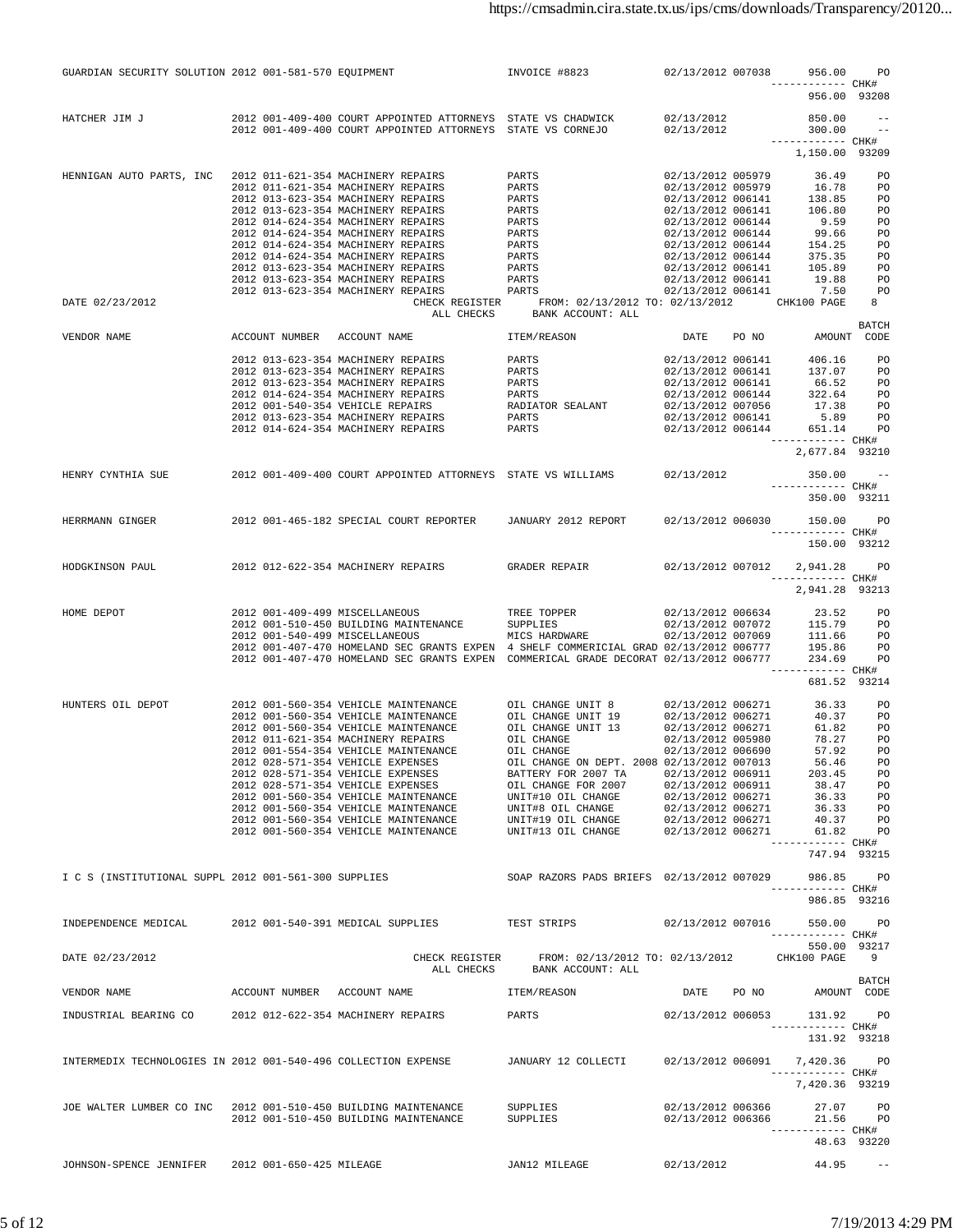|                     |  | 2012 001-650-427 CONFERENCE EXPENSE                                                                                                                                                                                                    | PLA CONFERENCE                                                                                 | 02/13/2012        | 164.01<br>------------ CHK#                                                                                                                                                                                                                                                                             | $\sim$ $   -$ |
|---------------------|--|----------------------------------------------------------------------------------------------------------------------------------------------------------------------------------------------------------------------------------------|------------------------------------------------------------------------------------------------|-------------------|---------------------------------------------------------------------------------------------------------------------------------------------------------------------------------------------------------------------------------------------------------------------------------------------------------|---------------|
|                     |  |                                                                                                                                                                                                                                        |                                                                                                |                   | 208.96 93221                                                                                                                                                                                                                                                                                            |               |
|                     |  | JUVENILE LAW SECTION I 2012 020-570-427 CONFERENCE EXPENSE CONF REGISTRATION TANA M 02/13/2012                                                                                                                                         |                                                                                                |                   | 250.00                                                                                                                                                                                                                                                                                                  |               |
|                     |  |                                                                                                                                                                                                                                        |                                                                                                |                   | ------------ CHK#                                                                                                                                                                                                                                                                                       |               |
|                     |  |                                                                                                                                                                                                                                        |                                                                                                |                   | 250.00 93222                                                                                                                                                                                                                                                                                            |               |
|                     |  | KIRBY - SMITH MACHINERY IN 2012 014-624-354 MACHINERY REPAIRS - PARTS SEAL KIT - 02/13/2012 006168 - 114.63 PO                                                                                                                         |                                                                                                |                   |                                                                                                                                                                                                                                                                                                         |               |
|                     |  |                                                                                                                                                                                                                                        |                                                                                                |                   | ------------ CHK#                                                                                                                                                                                                                                                                                       |               |
|                     |  |                                                                                                                                                                                                                                        |                                                                                                |                   | 114.63 93223                                                                                                                                                                                                                                                                                            |               |
|                     |  | -- "KRATOS PUBLIC SAFETY & SEC 2012 044-581-570 EQUIPMENT TEXT 75% PAYMENT 02/13/2012 10,305.81                                                                                                                                        |                                                                                                |                   |                                                                                                                                                                                                                                                                                                         |               |
|                     |  |                                                                                                                                                                                                                                        |                                                                                                |                   | ------------ CHK#<br>10,305.81 93224                                                                                                                                                                                                                                                                    |               |
|                     |  |                                                                                                                                                                                                                                        |                                                                                                |                   |                                                                                                                                                                                                                                                                                                         |               |
| LABATT FOOD SERVICE |  | 2012 001-561-338 KITCHEN SUPPLIES                                                                                                                                                                                                      | EXTICHEN SUPPLY $02/13/2012$ 006974<br>CLEANING $02/13/2012$ 006975<br>TOOD 10101212012 005047 |                   | 176.79 PO                                                                                                                                                                                                                                                                                               |               |
|                     |  | 2012 001-561-337 CLEANING SUPPLIES                                                                                                                                                                                                     |                                                                                                |                   | 02/13/2012 006975 26.87 PO                                                                                                                                                                                                                                                                              |               |
|                     |  |                                                                                                                                                                                                                                        |                                                                                                |                   |                                                                                                                                                                                                                                                                                                         |               |
|                     |  |                                                                                                                                                                                                                                        |                                                                                                |                   |                                                                                                                                                                                                                                                                                                         |               |
|                     |  |                                                                                                                                                                                                                                        |                                                                                                |                   |                                                                                                                                                                                                                                                                                                         |               |
|                     |  |                                                                                                                                                                                                                                        |                                                                                                |                   |                                                                                                                                                                                                                                                                                                         |               |
|                     |  |                                                                                                                                                                                                                                        |                                                                                                |                   |                                                                                                                                                                                                                                                                                                         |               |
|                     |  |                                                                                                                                                                                                                                        |                                                                                                |                   |                                                                                                                                                                                                                                                                                                         |               |
|                     |  |                                                                                                                                                                                                                                        |                                                                                                |                   |                                                                                                                                                                                                                                                                                                         |               |
|                     |  |                                                                                                                                                                                                                                        |                                                                                                |                   | ------------ CHK#<br>10,484.05 93225                                                                                                                                                                                                                                                                    |               |
|                     |  |                                                                                                                                                                                                                                        |                                                                                                |                   |                                                                                                                                                                                                                                                                                                         |               |
|                     |  | LAKE KIOWA MEDICAL CLINIC 2012 001-561-391 PRISONER MEDICAL CARE JANUARY 2012 02/13/2012 005944 3,000.00 PO                                                                                                                            |                                                                                                |                   | ------------ CHK#                                                                                                                                                                                                                                                                                       |               |
|                     |  |                                                                                                                                                                                                                                        |                                                                                                |                   | 3,000.00 93226                                                                                                                                                                                                                                                                                          |               |
|                     |  |                                                                                                                                                                                                                                        |                                                                                                |                   |                                                                                                                                                                                                                                                                                                         |               |
| LANGE TAMMY         |  | 2012 001-407-470 HOMELAND SEC GRANTS EXPEN CPR TRAINING CERTIFICATI 02/13/2012 006999 450.00 PO                                                                                                                                        |                                                                                                |                   | ------------ CHK#                                                                                                                                                                                                                                                                                       |               |
|                     |  |                                                                                                                                                                                                                                        |                                                                                                |                   | 450.00 93227                                                                                                                                                                                                                                                                                            |               |
| DATE 02/23/2012     |  | CHECK REGISTER                                                                                                                                                                                                                         | FROM: 02/13/2012 TO: 02/13/2012 CHK100 PAGE 10<br>ALL CHECKS BANK ACCOUNT: ALL                 |                   |                                                                                                                                                                                                                                                                                                         |               |
|                     |  |                                                                                                                                                                                                                                        |                                                                                                |                   |                                                                                                                                                                                                                                                                                                         | BATCH         |
|                     |  |                                                                                                                                                                                                                                        | ITEM/REASON                                                                                    |                   | DATE PO NO AMOUNT CODE                                                                                                                                                                                                                                                                                  |               |
|                     |  | LARA ANGEL 2012 001-340-801 J.P.1 OVERPMT -REDUCED FINE 02/13/2012                                                                                                                                                                     |                                                                                                |                   | 250.00                                                                                                                                                                                                                                                                                                  |               |
|                     |  |                                                                                                                                                                                                                                        |                                                                                                |                   | ------------ CHK#                                                                                                                                                                                                                                                                                       |               |
|                     |  |                                                                                                                                                                                                                                        |                                                                                                |                   | 250.00 93228                                                                                                                                                                                                                                                                                            |               |
|                     |  | LAW ENFORCEMENT TARGETS IN 2012 001-560-459 AMMUNITION MODIFIED TO-15 TARGET<br>2012 001-560-459 AMMUNITION ECONOMY TARGET STAND                                                                                                       |                                                                                                |                   | $\begin{array}{cccc} 02/13/2012 & 006873 & \hspace*{1.5cm} 29.00 & \hspace*{1.5cm} \text{PO} \\ 02/13/2012 & 006873 & \hspace*{1.5cm} 42.95 & \hspace*{1.5cm} \text{PO} \end{array}$                                                                                                                    |               |
|                     |  | 2012 001-560-459 AMMUNITION                                                                                                                                                                                                            | FREIGHT                                                                                        | 02/13/2012 006873 |                                                                                                                                                                                                                                                                                                         | 18.01 PO      |
|                     |  |                                                                                                                                                                                                                                        |                                                                                                |                   | ------------ CHK#                                                                                                                                                                                                                                                                                       |               |
|                     |  |                                                                                                                                                                                                                                        |                                                                                                |                   |                                                                                                                                                                                                                                                                                                         | 89.96 93229   |
| LUBE WORKS INC      |  |                                                                                                                                                                                                                                        |                                                                                                |                   | 41.99                                                                                                                                                                                                                                                                                                   | <b>PO</b>     |
|                     |  |                                                                                                                                                                                                                                        |                                                                                                |                   |                                                                                                                                                                                                                                                                                                         | 41.99 PO      |
|                     |  |                                                                                                                                                                                                                                        |                                                                                                |                   | ------------ CHK#                                                                                                                                                                                                                                                                                       | 83.98 93230   |
|                     |  |                                                                                                                                                                                                                                        |                                                                                                |                   |                                                                                                                                                                                                                                                                                                         |               |
| MARTIN JAMES        |  | 2012 001-409-414 JUVENILE CT APPOINTED ATT JUVENILE M L I 02/13/2012 520.00 --<br>2012 001-409-400 COURT APPOINTED ATTORNEYS STATE VS LUNA 02/13/2012 250.00 --<br>2012 001-409-400 COURT APPOINTED ATTORNEYS STATE VS JOHNSON 02/13   |                                                                                                |                   |                                                                                                                                                                                                                                                                                                         |               |
|                     |  | 2012 001-409-400 COURT APPOINTED ATTORNEYS STATE VS JOHNSON                                                                                                                                                                            |                                                                                                |                   |                                                                                                                                                                                                                                                                                                         |               |
|                     |  |                                                                                                                                                                                                                                        |                                                                                                |                   | ------------ CHK#                                                                                                                                                                                                                                                                                       |               |
|                     |  |                                                                                                                                                                                                                                        |                                                                                                |                   | 950.00 93231                                                                                                                                                                                                                                                                                            |               |
|                     |  |                                                                                                                                                                                                                                        |                                                                                                |                   |                                                                                                                                                                                                                                                                                                         |               |
|                     |  |                                                                                                                                                                                                                                        |                                                                                                |                   | ------------ CHK#                                                                                                                                                                                                                                                                                       |               |
|                     |  |                                                                                                                                                                                                                                        |                                                                                                |                   | 12.35 93232                                                                                                                                                                                                                                                                                             |               |
|                     |  |                                                                                                                                                                                                                                        |                                                                                                |                   |                                                                                                                                                                                                                                                                                                         |               |
|                     |  |                                                                                                                                                                                                                                        |                                                                                                |                   |                                                                                                                                                                                                                                                                                                         |               |
|                     |  | METAL SALES INC<br>2012 012-622-354 MACHINERY REPAIRS PARTS 02/13/2012 006096 284.18 PO<br>2012 014-624-307 BRIDGE WORK BEDGE REPAIRS 02/13/2012 006096 40.95 PO<br>2012 014-624-307 BRIDGE WORK BRIDGE REPAIRS 02/13/2012 006451 77.9 |                                                                                                |                   |                                                                                                                                                                                                                                                                                                         |               |
|                     |  |                                                                                                                                                                                                                                        |                                                                                                |                   | ------------ CHK#                                                                                                                                                                                                                                                                                       |               |
|                     |  |                                                                                                                                                                                                                                        |                                                                                                |                   | 487.66 93233                                                                                                                                                                                                                                                                                            |               |
| MIDWEST TAPE LLC    |  | 2012 001-650-592 AUDIO VISUAL MATERIAL A/V                                                                                                                                                                                             |                                                                                                |                   |                                                                                                                                                                                                                                                                                                         |               |
|                     |  |                                                                                                                                                                                                                                        |                                                                                                |                   |                                                                                                                                                                                                                                                                                                         |               |
|                     |  |                                                                                                                                                                                                                                        |                                                                                                |                   |                                                                                                                                                                                                                                                                                                         |               |
|                     |  |                                                                                                                                                                                                                                        |                                                                                                |                   |                                                                                                                                                                                                                                                                                                         |               |
|                     |  |                                                                                                                                                                                                                                        |                                                                                                |                   |                                                                                                                                                                                                                                                                                                         |               |
|                     |  |                                                                                                                                                                                                                                        |                                                                                                |                   |                                                                                                                                                                                                                                                                                                         |               |
|                     |  |                                                                                                                                                                                                                                        |                                                                                                |                   |                                                                                                                                                                                                                                                                                                         |               |
|                     |  |                                                                                                                                                                                                                                        |                                                                                                |                   |                                                                                                                                                                                                                                                                                                         |               |
|                     |  |                                                                                                                                                                                                                                        |                                                                                                |                   |                                                                                                                                                                                                                                                                                                         |               |
|                     |  |                                                                                                                                                                                                                                        |                                                                                                |                   |                                                                                                                                                                                                                                                                                                         |               |
|                     |  |                                                                                                                                                                                                                                        |                                                                                                |                   | $\begin{array}{cccc} 02/13/2012 & 006203 & 24.64 & \text{PO} \\ 02/13/2012 & 006203 & 72.92 & \text{PO} \\ 02/13/2012 & 006203 & 34.99 & \text{PO} \\ 02/13/2012 & 006203 & 32.99 & \text{PO} \\ 02/13/2012 & 006203 & 36.99 & \text{PO} \\ 02/13/2012 & 006203 & 39.99 & \text{PO} \\ 02/13/2012 & 00$ |               |
|                     |  |                                                                                                                                                                                                                                        |                                                                                                |                   | ------------ CHK#                                                                                                                                                                                                                                                                                       |               |
|                     |  |                                                                                                                                                                                                                                        |                                                                                                |                   | 656.80 93234                                                                                                                                                                                                                                                                                            |               |
| MOM'S DONUT SHOP    |  |                                                                                                                                                                                                                                        |                                                                                                |                   |                                                                                                                                                                                                                                                                                                         |               |
|                     |  |                                                                                                                                                                                                                                        |                                                                                                |                   | ----------- CHK#                                                                                                                                                                                                                                                                                        |               |
|                     |  |                                                                                                                                                                                                                                        |                                                                                                |                   | 55.92 93235                                                                                                                                                                                                                                                                                             |               |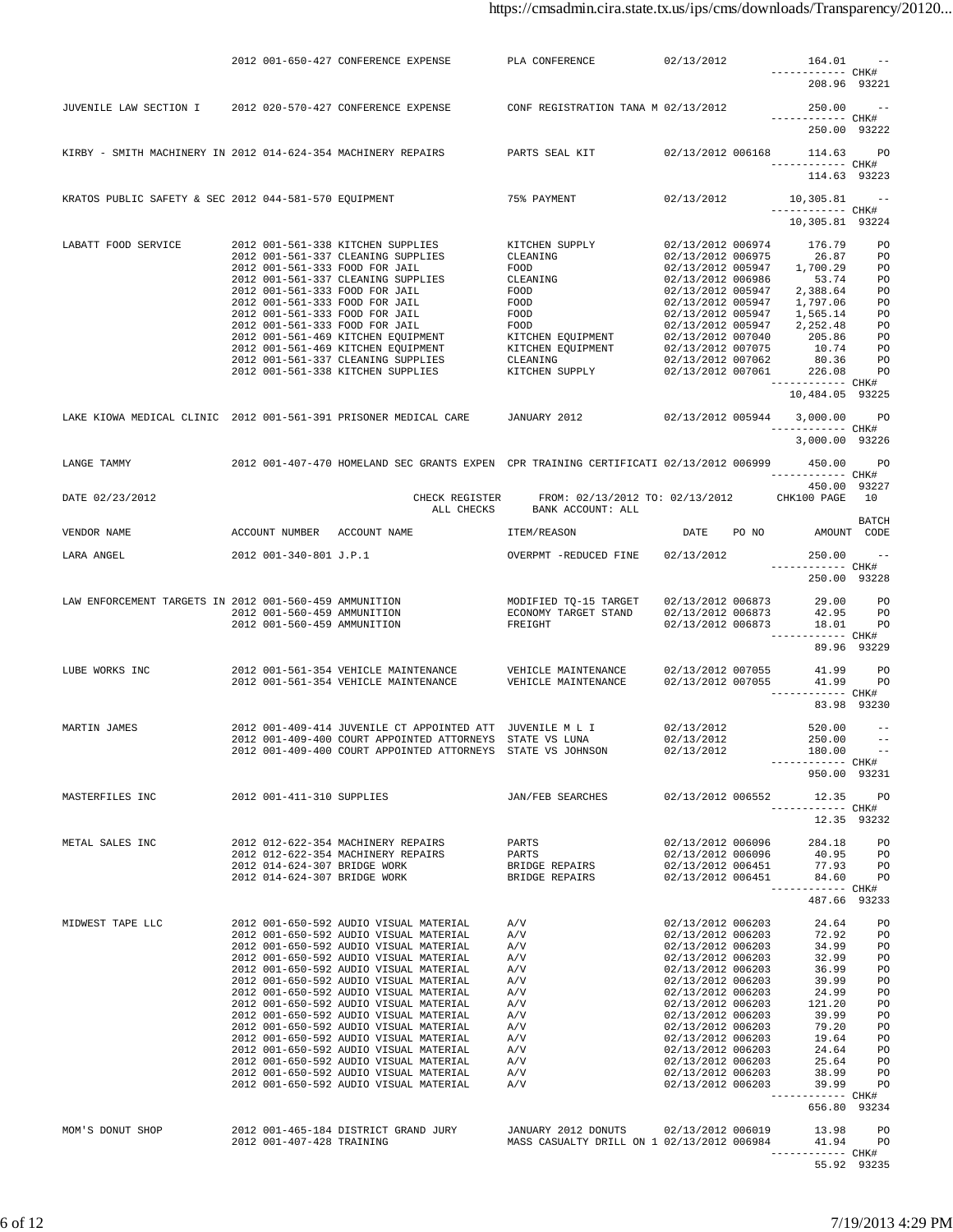| DATE 02/23/2012                                        |                                |                                                                                                                                                                                                                                                                                                                                                                                                                                                                                                                                                                                                                                                                   | CHECK REGISTER FROM: 02/13/2012 TO: 02/13/2012 CHK100 PAGE<br>ALL CHECKS BANK ACCOUNT: ALL                                                                                                                                                                                                                                                                                                                                                                                                                                          |                                                                                                                                                                      |       |                                                                                                                                                                                                                                                                                                                                                 | 11                                                                                                                                                                               |
|--------------------------------------------------------|--------------------------------|-------------------------------------------------------------------------------------------------------------------------------------------------------------------------------------------------------------------------------------------------------------------------------------------------------------------------------------------------------------------------------------------------------------------------------------------------------------------------------------------------------------------------------------------------------------------------------------------------------------------------------------------------------------------|-------------------------------------------------------------------------------------------------------------------------------------------------------------------------------------------------------------------------------------------------------------------------------------------------------------------------------------------------------------------------------------------------------------------------------------------------------------------------------------------------------------------------------------|----------------------------------------------------------------------------------------------------------------------------------------------------------------------|-------|-------------------------------------------------------------------------------------------------------------------------------------------------------------------------------------------------------------------------------------------------------------------------------------------------------------------------------------------------|----------------------------------------------------------------------------------------------------------------------------------------------------------------------------------|
| VENDOR NAME                                            |                                | ACCOUNT NUMBER ACCOUNT NAME TTEM/REASON                                                                                                                                                                                                                                                                                                                                                                                                                                                                                                                                                                                                                           |                                                                                                                                                                                                                                                                                                                                                                                                                                                                                                                                     |                                                                                                                                                                      |       | DATE PO NO AMOUNT CODE                                                                                                                                                                                                                                                                                                                          | <b>BATCH</b>                                                                                                                                                                     |
|                                                        |                                | MOTOROLA SOLUTIONS INC 2012 001-407-470 HOMELAND SEC GRANTS EXPEN H66KDD9PW5BN 02/13/2012 006822 7,380.00 PO<br>2012 001-407-470 HOMELAND SEC GRANTS EXPEN ENH 2 YEAR REPAIR SERVIC 02/13/2012 006822 1,008.00 PO<br>2012 001-407-47<br>2012 001-407-470 HOMELAND SEC GRANTS EXPEN NTN1667A<br>2012 001-407-470 HOMELAND SEC GRANTS EXPEN WPLN4108BR<br>2012 001-407-470 HOMELAND SEC GRANTS EXPEN ENH SOFTWARE P25 02/13/2012 006822 3,384.96 TPO                                                                                                                                                                                                                |                                                                                                                                                                                                                                                                                                                                                                                                                                                                                                                                     |                                                                                                                                                                      |       |                                                                                                                                                                                                                                                                                                                                                 |                                                                                                                                                                                  |
|                                                        |                                |                                                                                                                                                                                                                                                                                                                                                                                                                                                                                                                                                                                                                                                                   |                                                                                                                                                                                                                                                                                                                                                                                                                                                                                                                                     |                                                                                                                                                                      |       | ------------ CHK#<br>14,352.76 93236                                                                                                                                                                                                                                                                                                            |                                                                                                                                                                                  |
| MUENSTER AUTO PARTS 2012 013-623-354 MACHINERY REPAIRS |                                |                                                                                                                                                                                                                                                                                                                                                                                                                                                                                                                                                                                                                                                                   |                                                                                                                                                                                                                                                                                                                                                                                                                                                                                                                                     |                                                                                                                                                                      |       | ------------ CHK#                                                                                                                                                                                                                                                                                                                               |                                                                                                                                                                                  |
|                                                        |                                | MUENSTER ENTERPRISE 2012 001-495-390 SUBSCRIPTION AUDITOR'S OFFICE ONE YEA 02/13/2012 007060 37.00                                                                                                                                                                                                                                                                                                                                                                                                                                                                                                                                                                |                                                                                                                                                                                                                                                                                                                                                                                                                                                                                                                                     |                                                                                                                                                                      |       | 294.76 93237                                                                                                                                                                                                                                                                                                                                    | <b>PO</b>                                                                                                                                                                        |
|                                                        |                                |                                                                                                                                                                                                                                                                                                                                                                                                                                                                                                                                                                                                                                                                   |                                                                                                                                                                                                                                                                                                                                                                                                                                                                                                                                     |                                                                                                                                                                      |       | ------------ CHK#<br>37.00 93238                                                                                                                                                                                                                                                                                                                |                                                                                                                                                                                  |
| NEU ANGEL                                              |                                | 2012 001-665-426 MILEAGE - H. E. JAN 2012 MILEAGE 02/13/2012                                                                                                                                                                                                                                                                                                                                                                                                                                                                                                                                                                                                      |                                                                                                                                                                                                                                                                                                                                                                                                                                                                                                                                     |                                                                                                                                                                      |       | $235.87 - -$<br>------------ CHK#<br>235.87 93239                                                                                                                                                                                                                                                                                               |                                                                                                                                                                                  |
|                                                        |                                | NORTH TEXAS CRUSHED STONE 2012 012-622-302 GRAVEL PLEX BASE 02/13/2012 006045 2,700.79 PO<br>2012 011-621-302 GRAVEL PLEX BASE 02/13/2012 006008 4,920.30 PO<br>2012 012-622-302 GRAVEL PLEX BASE 02/13/2012 006045 9,499.16 PO<br>2012                                                                                                                                                                                                                                                                                                                                                                                                                           |                                                                                                                                                                                                                                                                                                                                                                                                                                                                                                                                     |                                                                                                                                                                      |       | ------------ CHK#<br>24, 230.67 93240                                                                                                                                                                                                                                                                                                           |                                                                                                                                                                                  |
|                                                        |                                | NORTH TEXAS MACHINING INC 2012 011-621-354 MACHINERY REPAIRS MACHINERY REPAIR 02/13/2012 007026 1,412.41 PO                                                                                                                                                                                                                                                                                                                                                                                                                                                                                                                                                       |                                                                                                                                                                                                                                                                                                                                                                                                                                                                                                                                     |                                                                                                                                                                      |       | ------------ CHK#<br>1,412.41 93241                                                                                                                                                                                                                                                                                                             |                                                                                                                                                                                  |
| O'REILLY AUTOMOTIVE INC                                |                                | 2012 011-621-354 MACHINERY REPAIRS<br>2012 012-622-354 MACHINERY REPAIRS<br>2012 012-622-354 MACHINERY REPAIRS<br>2012 012-622-354 MACHINERY REPAIRS<br>2012 012-622-354 MACHINERY REPAIRS<br>2012 012-622-354 MACHINERY REPAIRS<br>2012 011-621-354 MACHINERY REPAIRS<br>2012 011-621-354 MACHINERY REPAIRS<br>2012 011-621-354 MACHINERY REPAIRS                                                                                                                                                                                                                                                                                                                | PARTS 02/13/2012 005983 46.84 PO<br>PARTS 02/13/2012 006094 26.17 PO<br>PARTS 02/13/2012 006094 38.02 PO<br>PARTS 02/13/2012 006094 9.64 PO<br>PARTS 02/13/2012 006094 9.64 PO<br>PARTS 02/13/2012 006094 39.98 PO<br>PARTS 02/13/2012 006                                                                                                                                                                                                                                                                                          |                                                                                                                                                                      |       | ------------ CHK#<br>337.65 93242                                                                                                                                                                                                                                                                                                               |                                                                                                                                                                                  |
| OAK FARMS DAIRY DALLAS                                 | 2012 001-561-333 FOOD FOR JAIL | 2012 001-561-333 FOOD FOR JAIL<br>2012 001-561-333 FOOD FOR JAIL<br>$\begin{tabular}{lllllllllll} \multicolumn{2}{c}{\multicolumn{2}{c}{\multicolumn{2}{c}{\multicolumn{2}{c}{\multicolumn{2}{c}{\multicolumn{2}{c}{\multicolumn{2}{c}{\multicolumn{2}{c}{\multicolumn{2}{c}{\multicolumn{2}{c}{\multicolumn{2}{c}{\multicolumn{2}{c}{\multicolumn{2}{c}{\multicolumn{2}{c}{\multicolumn{2}{c}{\multicolumn{2}{c}{\multicolumn{2}{c}{\multicolumn{2}{c}{\multicolumn{2}{c}{\multicolumn{2}{c}{\multicolumn{2}{c}{\multicolumn{2}{c}{\multicolumn{2}{c}{$                                                                                                          | MILK<br>MILK<br>MILK<br>MILK                                                                                                                                                                                                                                                                                                                                                                                                                                                                                                        | 02/13/2012 005966                                                                                                                                                    |       | 02/13/2012 005966 191.30<br>02/13/2012 005966 57.39 PO<br>02/13/2012 005966 229.56 PO<br>02/13/2012 005966 133.91 PO<br>76.52 PO<br>02/13/2012 005966 76.52 PO                                                                                                                                                                                  | <b>PO</b>                                                                                                                                                                        |
| DATE 02/23/2012                                        |                                |                                                                                                                                                                                                                                                                                                                                                                                                                                                                                                                                                                                                                                                                   | CHECK REGISTER FROM: 02/13/2012 TO: 02/13/2012 CHK100 PAGE 12<br>ALL CHECKS BANK ACCOUNT: ALL                                                                                                                                                                                                                                                                                                                                                                                                                                       |                                                                                                                                                                      |       |                                                                                                                                                                                                                                                                                                                                                 |                                                                                                                                                                                  |
| VENDOR NAME                                            | ACCOUNT NUMBER                 | ACCOUNT NAME                                                                                                                                                                                                                                                                                                                                                                                                                                                                                                                                                                                                                                                      | ITEM/REASON                                                                                                                                                                                                                                                                                                                                                                                                                                                                                                                         | DATE                                                                                                                                                                 | PO NO | AMOUNT CODE                                                                                                                                                                                                                                                                                                                                     | BATCH                                                                                                                                                                            |
|                                                        |                                | 2012 001-561-333 FOOD FOR JAIL                                                                                                                                                                                                                                                                                                                                                                                                                                                                                                                                                                                                                                    | MILK 02/13/2012 005966                                                                                                                                                                                                                                                                                                                                                                                                                                                                                                              |                                                                                                                                                                      |       | 229.56<br>----------- CHK#<br>994.76 93243                                                                                                                                                                                                                                                                                                      | PO <sub>1</sub>                                                                                                                                                                  |
| OFFICE DEPOT                                           |                                | 2012 001-450-310 OFFICE SUPPLIES & BOOKS<br>2012 001-450-310 OFFICE SUPPLIES & BOOKS<br>2012 001-450-310 OFFICE SUPPLIES & BOOKS<br>2012 001-450-310 OFFICE SUPPLIES & BOOKS<br>2012 001-450-310 OFFICE SUPPLIES & BOOKS<br>2012 001-560-310 OFFICE SUPPLIES<br>2012 001-560-310 OFFICE SUPPLIES<br>2012 001-560-310 OFFICE SUPPLIES<br>2012 001-405-310 OFFICE SUPPLIES<br>2012 001-405-310 OFFICE SUPPLIES<br>2012 001-427-310 OFFICE SUPPLIES<br>2012 001-427-310 OFFICE SUPPLIES<br>2012 013-623-300 SUPPLIES & HARDWARE<br>2012 001-407-310 SUPPLIES<br>2012 001-407-310 SUPPLIES<br>2012 001-503-452 COMPUTER EQUIPMENT ITEM # 911559 APC 02/13/2012 006964 | HP 88 TONER                                     02/13/2012  006921<br>WHITE ADDRESS LABELS           02/13/2012  006921<br>TAPE 02/13/2012 006962<br>LABELS 02/13/2012 006962<br>10X15 ENVELOPES 02/13/2012 006962<br>DVD STORAGE BOXES 02/13/2012 006942<br>OFFICE SUPPLIES 02/13/2012 006956<br>ITEM # 0262107 - MOUSE 02/13/2012 006980<br>LYSOL WIPES BOX OF 6 110 02/13/2012 006995<br><b>CALENDAR</b><br>SUPPLIES<br>INDEX TABS<br>CALENDAR<br>MAXWELL MULTI-COLOR 02/13/2012 007001<br>HP 10 BLACK INK CAR 02/13/2012 007001 | 02/13/2012 006945<br>02/13/2012 006921<br>02/13/2012 006962<br>02/13/2012 006824<br>02/13/2012 006202<br>02/13/2012 006921<br>02/13/2012 006084<br>02/13/2012 006936 |       | 135.49<br>02/13/2012 006853 170.29<br>40.21<br>38.22<br>12.62<br>$02/13/2012$ $006921$ $138.46$<br>$02/13/2012$ $006921$ $148.18$<br>10.94<br>9.04<br>16.85<br>16.21<br>20.74<br>36.24<br>608.24<br>23.85<br>74.36<br>9.74<br>112.54<br>9.96<br>21.44<br>5.95<br>28.30<br>25.62<br>284.56<br>18.88<br>30.64<br>25.20<br>16.83<br>7.26<br>269.95 | PO<br>PO<br>23<br>23<br>23<br>23<br>23<br>PO<br>PO<br>PO<br>PO<br>PO<br>PO<br>PO<br>PO<br>PO<br>PO<br>P0<br>23<br>PO<br>P0<br>PO<br>PO<br>P0<br>P0<br>PO<br>PO<br>PO<br>PO<br>PO |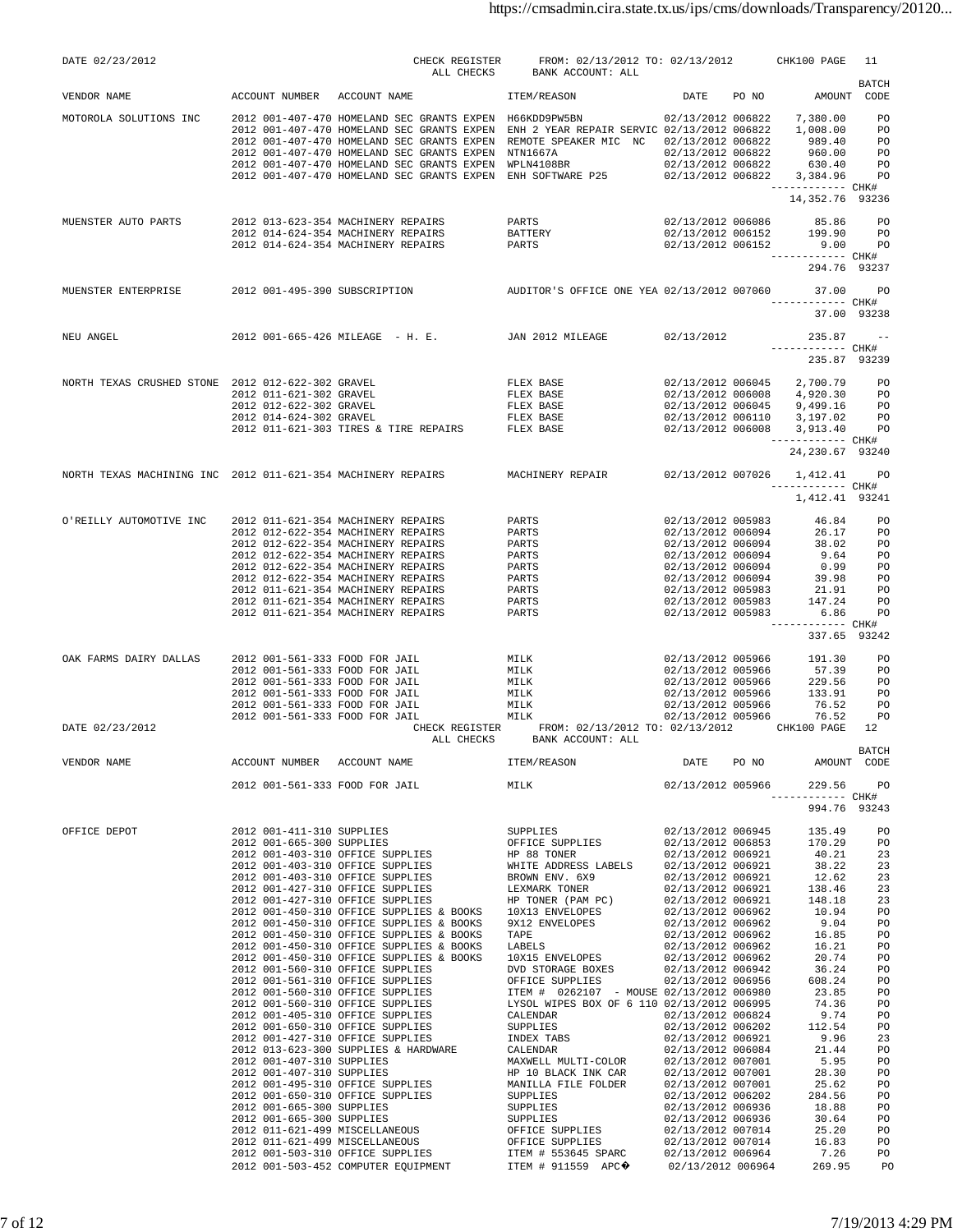|                                                                                                              |                                                      | 2012 001-503-310 OFFICE SUPPLIES<br>2012 001-503-452 COMPUTER EQUIPMENT<br>2012 001-503-452 COMPUTER EQUIPMENT<br>2012 001-540-310 OFFICE SUPPLIES OFFICE SUPPLIES 02/13/2012 007093 60.44 PO                                                                                                                                       | ITEM # 741582 WEBST                                                                           | 02/13/2012 006964                                                                          | 18.47 PO                            |              |
|--------------------------------------------------------------------------------------------------------------|------------------------------------------------------|-------------------------------------------------------------------------------------------------------------------------------------------------------------------------------------------------------------------------------------------------------------------------------------------------------------------------------------|-----------------------------------------------------------------------------------------------|--------------------------------------------------------------------------------------------|-------------------------------------|--------------|
|                                                                                                              |                                                      |                                                                                                                                                                                                                                                                                                                                     |                                                                                               | ------------ CHK#                                                                          | 2,460.71 93244                      |              |
| ORIENTAL TRADING                                                                                             |                                                      | 2012 001-409-499 MISCELLANEOUS HOLLY PRINT TABLECLOTH R 02/13/2012 006633 31.98 PO<br>2012 001-409-499 MISCELLANEOUS                                                                                                                                                                                                                | SHIPPING 02/13/2012 006633 9.99 PO                                                            |                                                                                            | 41.97 93245                         |              |
|                                                                                                              |                                                      | ORSBURN D KEITH ATTORNEY 2012 001-409-400 COURT APPOINTED ATTORNEYS STATE VS WARD                                                                                                                                                                                                                                                   |                                                                                               | $02/13/2012$ 200.00 --                                                                     | ------------ CHK#<br>200.00 93246   |              |
| OSBORNES - GAINESVILLE<br>DATE 02/23/2012                                                                    |                                                      |                                                                                                                                                                                                                                                                                                                                     | CHECK REGISTER FROM: 02/13/2012 TO: 02/13/2012 CHK100 PAGE 13<br>ALL CHECKS BANK ACCOUNT: ALL |                                                                                            |                                     |              |
| VENDOR NAME                                                                                                  |                                                      | ACCOUNT NUMBER ACCOUNT NAME   ITEM/REASON   DATE   PO NO   AMOUNT CODE                                                                                                                                                                                                                                                              |                                                                                               |                                                                                            |                                     | <b>BATCH</b> |
|                                                                                                              |                                                      |                                                                                                                                                                                                                                                                                                                                     |                                                                                               |                                                                                            | ------------ CHK#<br>330.40 93247   |              |
| PACK N MAIL                                                                                                  | 2012 001-540-311 POSTAGE<br>2012 001-540-311 POSTAGE |                                                                                                                                                                                                                                                                                                                                     | POSTAGE<br>POSTAGE                                                                            | 02/13/2012 006901 16.18 PO<br>02/13/2012 006901 33.36 PO                                   | ------------ CHK#<br>49.54 93248    |              |
| PENGAD INC                                                                                                   |                                                      | 2012 001-435-499 MISCELLANEOUS STENO PADS-CASE                                                                                                                                                                                                                                                                                      |                                                                                               | 02/13/2012 006941 80.93 PO                                                                 | ------------ CHK#<br>80.93 93249    |              |
| PERRY JUDSON                                                                                                 |                                                      | 2012 001-405-427 CONFERENCE <b>12013</b> VETERANS COMMIS SUMMIT 02/13/2012 601.42 --                                                                                                                                                                                                                                                |                                                                                               |                                                                                            | ------------ CHK#<br>601.42 93250   |              |
| PETTIT MACHINERY INC<br>2012 013-623-354 MACHINERY REPAIRS PARTS<br>2012 013-623-354 MACHINERY REPAIRS PARTS |                                                      | 2012 013-623-354 MACHINERY REPAIRS                                                                                                                                                                                                                                                                                                  | PARTS                                                                                         | 02/13/2012 006216  23.50  PO<br>02/13/2012 006216  75.32  PO<br>02/13/2012 006216 30.62 PO | ------------ CHK#                   |              |
|                                                                                                              |                                                      |                                                                                                                                                                                                                                                                                                                                     |                                                                                               |                                                                                            | 129.44 93251                        |              |
| PHILLIPS 66 CO                                                                                               | 2012 001-560-330 FUEL<br>2012 001-560-330 FUEL       |                                                                                                                                                                                                                                                                                                                                     | FUEL - UNIT #26<br>FUEL - UNIT #15                                                            | 02/13/2012 006997<br>02/13/2012 007018 42.02 PO                                            | 34.06 PO<br>------------ CHK#       |              |
|                                                                                                              |                                                      |                                                                                                                                                                                                                                                                                                                                     |                                                                                               |                                                                                            | 76.08 93252                         |              |
|                                                                                                              |                                                      | PINNACLE TOWERS LLC 		 2012 001-540-423 RADIO TOWER RENTAL 		 FEBRUARY 12 TOWER R                                                                                                                                                                                                                                                   |                                                                                               | 02/13/2012 005934 387.83 PO                                                                | ------------ CHK#<br>387.83 93253   |              |
| PRAXAIR DISTRIBUTION INC 2012 012-622-300 SUPPLIES & HARDWARE                                                |                                                      |                                                                                                                                                                                                                                                                                                                                     | SUPPLIES                                                                                      | 02/13/2012 006113 183.36 PO                                                                | ------------ CHK#<br>183.36 93254   |              |
| PRECISION DELTA CORPORATIO 2012 001-560-459 AMMUNITION                                                       |                                                      | $\begin{array}{cccccccc} 2012 & 001-560-459 & \text{AMUMITION} & \text{Q4172 - 9MM 115 GR FMJ} & 02/13/2012 & 006892 & 348.76 & \text{PO} \\ 2012 & 001-560-459 & \text{AMMMITION} & \text{Q4170 45 AUTO 230GR FMJ} & 02/13/2012 & 006892 & 505.12 & \text{PO} \\ 2012 & 001-560-459 & \text{AMUMITION} & \text{FREIGHT} & 02/13/2$ | Q4309 - 357 SIG 124 02/13/2012 006892 324.66 PO                                               |                                                                                            | ------------ CHK#<br>1,253.54 93255 |              |
|                                                                                                              |                                                      | PROGRESSIVE MEDICAL INTERN 2012 001-540-391 MEDICAL SUPPLIES MEDICAL SUPPLIES 02/13/2012 005937 670.24 PO<br>2012 001-540-391 MEDICAL SUPPLIES MEDICAL SUPPLIES 02/13/2012 005937 560.00 PO                                                                                                                                         |                                                                                               |                                                                                            | ------------ CHK#                   |              |
|                                                                                                              |                                                      |                                                                                                                                                                                                                                                                                                                                     |                                                                                               |                                                                                            | 1,230.24 93256                      |              |
|                                                                                                              |                                                      |                                                                                                                                                                                                                                                                                                                                     |                                                                                               |                                                                                            |                                     |              |
|                                                                                                              |                                                      |                                                                                                                                                                                                                                                                                                                                     | ITEM/REASON                                                                                   | DATE PO NO AMOUNT CODE                                                                     |                                     | <b>BATCH</b> |
|                                                                                                              |                                                      |                                                                                                                                                                                                                                                                                                                                     |                                                                                               |                                                                                            |                                     |              |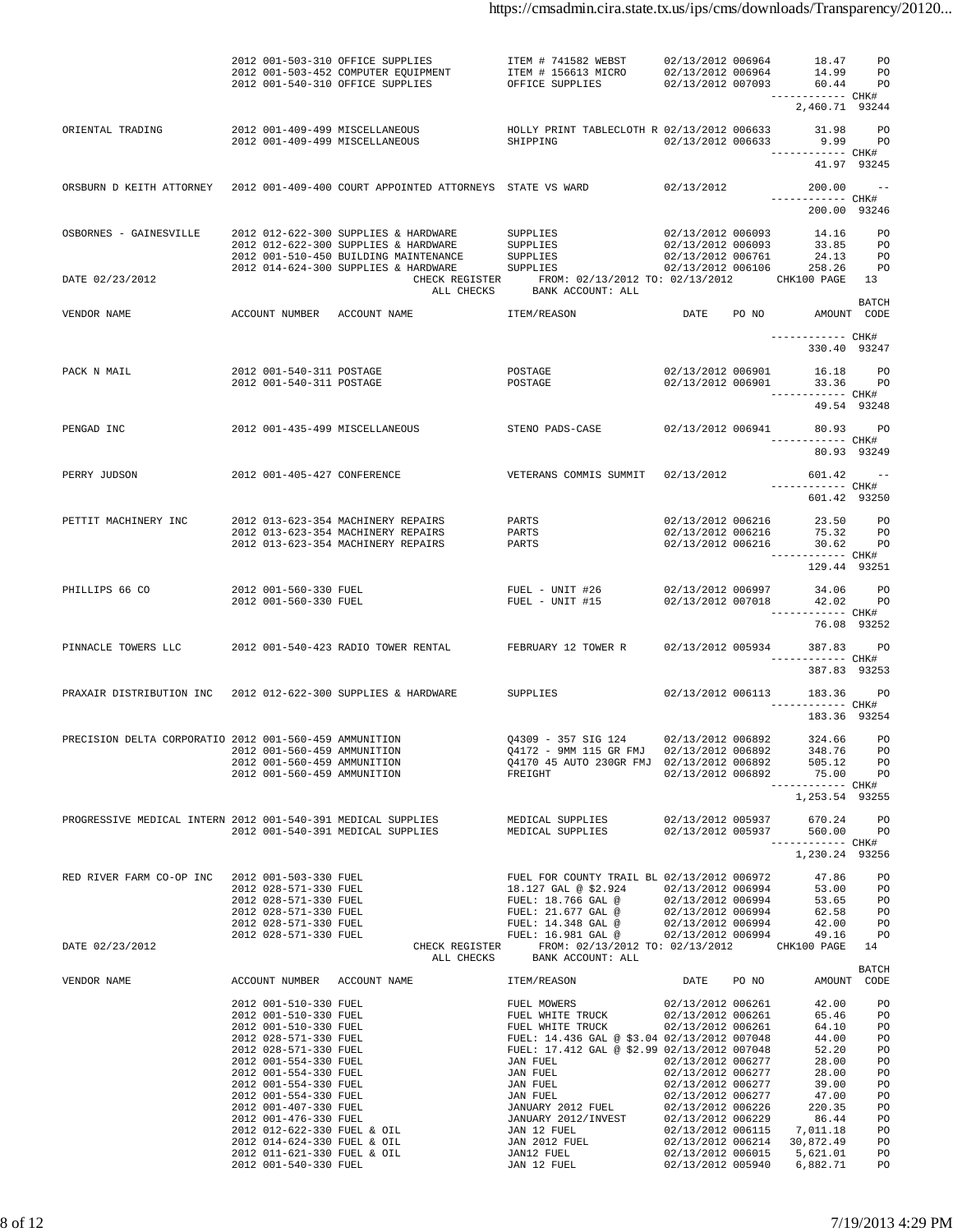|                                                                  |                                                                                                                                                                                                                                      |                                                                                                                                                                                                                |  | ------------ CHK#<br>51, 412.19 93257 |             |
|------------------------------------------------------------------|--------------------------------------------------------------------------------------------------------------------------------------------------------------------------------------------------------------------------------------|----------------------------------------------------------------------------------------------------------------------------------------------------------------------------------------------------------------|--|---------------------------------------|-------------|
|                                                                  | REDWINE SCOTT 2012 001-340-801 J.P.1 0VERPAYMENT 02/13/2012 131.00 --                                                                                                                                                                |                                                                                                                                                                                                                |  |                                       |             |
|                                                                  |                                                                                                                                                                                                                                      |                                                                                                                                                                                                                |  | ------------ CHK#<br>131.00 93258     |             |
| SCHAD & PULTE WELDING SUPP 2012 001-510-450 BUILDING MAINTENANCE |                                                                                                                                                                                                                                      |                                                                                                                                                                                                                |  |                                       |             |
|                                                                  |                                                                                                                                                                                                                                      |                                                                                                                                                                                                                |  |                                       |             |
|                                                                  |                                                                                                                                                                                                                                      |                                                                                                                                                                                                                |  |                                       |             |
|                                                                  |                                                                                                                                                                                                                                      |                                                                                                                                                                                                                |  |                                       |             |
|                                                                  |                                                                                                                                                                                                                                      |                                                                                                                                                                                                                |  |                                       |             |
|                                                                  |                                                                                                                                                                                                                                      |                                                                                                                                                                                                                |  | ------------ CHK#<br>386.65 93259     |             |
| SCHILLING PROPANE 2012 001-510-441 GAS                           |                                                                                                                                                                                                                                      | PROPANE EMS 02/13/2012 007046 428.75 PO                                                                                                                                                                        |  |                                       |             |
|                                                                  |                                                                                                                                                                                                                                      |                                                                                                                                                                                                                |  | ------------ CHK#<br>428.75 93260     |             |
|                                                                  |                                                                                                                                                                                                                                      |                                                                                                                                                                                                                |  |                                       |             |
|                                                                  |                                                                                                                                                                                                                                      |                                                                                                                                                                                                                |  | ------------ CHK#                     |             |
|                                                                  |                                                                                                                                                                                                                                      |                                                                                                                                                                                                                |  | 89.00 93261                           |             |
| SCHROEDER CHAD                                                   |                                                                                                                                                                                                                                      |                                                                                                                                                                                                                |  |                                       |             |
|                                                                  |                                                                                                                                                                                                                                      |                                                                                                                                                                                                                |  |                                       |             |
|                                                                  |                                                                                                                                                                                                                                      |                                                                                                                                                                                                                |  |                                       |             |
|                                                                  |                                                                                                                                                                                                                                      |                                                                                                                                                                                                                |  | 2,085.00 93262                        |             |
| SCHUMACHER KIMBERLY 2012 001-650-425 MILEAGE                     |                                                                                                                                                                                                                                      | $\begin{tabular}{lllllllllll} & \text{JANUARY MILEAGE} & & 02/13/2012 & & 1.67 & -- \\ \text{CHECK REGISTER} & \text{FROM: } 02/13/2012 & \text{TO: } 02/13/2012 & & \text{CHK100 PAGE} & 15 \\ \end{tabular}$ |  |                                       |             |
| DATE 02/23/2012                                                  |                                                                                                                                                                                                                                      | ALL CHECKS BANK ACCOUNT: ALL                                                                                                                                                                                   |  |                                       |             |
| VENDOR NAME                                                      |                                                                                                                                                                                                                                      |                                                                                                                                                                                                                |  |                                       | BATCH       |
|                                                                  |                                                                                                                                                                                                                                      |                                                                                                                                                                                                                |  | ------------ CHK#                     |             |
|                                                                  |                                                                                                                                                                                                                                      |                                                                                                                                                                                                                |  | 1.67 93263                            |             |
|                                                                  | SCOTT MERRIMAN INC<br>2012 001-427-310 OFFICE SUPPLIES RED FOLDERS 02/13/2012 006888 960.00 PO<br>2012 001-427-310 OFFICE SUPPLIES BLUE FOLDERS 02/13/2012 006888 405.00 PO<br>2012 001-427-310 OFFICE SUPPLIES MANILLA FOLDERS 02/  |                                                                                                                                                                                                                |  |                                       |             |
|                                                                  |                                                                                                                                                                                                                                      |                                                                                                                                                                                                                |  |                                       |             |
|                                                                  |                                                                                                                                                                                                                                      |                                                                                                                                                                                                                |  | ------------ CHK#                     |             |
|                                                                  |                                                                                                                                                                                                                                      |                                                                                                                                                                                                                |  | 1,940.97 93264                        |             |
|                                                                  | SELF RADIO INC 2012 001-543-471 FIRE FIGHTERS EQUIP.-PAGE PAGER REPAIR 2012 006422 227.80 PO<br>2012 001-543-471 FIRE FIGHTERS EQUIP.-PAGE PAGER REPAIR 2012 006422 227.80 PO<br>2012 012-622-354 MACHINERY REPAIRS EQUIP.-PAGE PAGE |                                                                                                                                                                                                                |  |                                       |             |
|                                                                  |                                                                                                                                                                                                                                      |                                                                                                                                                                                                                |  |                                       |             |
|                                                                  |                                                                                                                                                                                                                                      |                                                                                                                                                                                                                |  |                                       |             |
|                                                                  | 2012 001-407-470 HOMELAND SEC GRANTS EXPEN MOTOROLA NAD6567 VHF HEL 02/13/2012 006985<br>2012 001-407-470 HOMELAND SEC GRANTS EXPEN MOTOROLA RAD4194A VHF ST 02/13/2012 006985<br>2012 001-407-470 HOMELAND SEC GRANTS EXPEN MOTOROL |                                                                                                                                                                                                                |  |                                       |             |
|                                                                  | 2012 012-622-354 MACHINERY REPAIRS COAX CABLE FOR RADIO                                                                                                                                                                              |                                                                                                                                                                                                                |  | 02/13/2012 007057 14.50 PO            |             |
|                                                                  |                                                                                                                                                                                                                                      |                                                                                                                                                                                                                |  |                                       |             |
|                                                                  | 2012 001-540-422 RADIO & COMMUNICATIONS RADIO REPAIR 02/13/2012 006400 218.00 PO<br>2012 001-540-422 RADIO & COMMUNICATIONS RADION REPAIR 02/13/2012 006400 180.00 PO<br>2012 001-540-422 RADIO & COMMUNICATIONS RADION REPAIR 02/13 |                                                                                                                                                                                                                |  |                                       |             |
|                                                                  |                                                                                                                                                                                                                                      |                                                                                                                                                                                                                |  | 1,946.30 93265                        |             |
| SHAUF DAVID C. DO                                                |                                                                                                                                                                                                                                      |                                                                                                                                                                                                                |  |                                       |             |
|                                                                  |                                                                                                                                                                                                                                      |                                                                                                                                                                                                                |  |                                       |             |
|                                                                  |                                                                                                                                                                                                                                      |                                                                                                                                                                                                                |  |                                       |             |
|                                                                  |                                                                                                                                                                                                                                      |                                                                                                                                                                                                                |  |                                       |             |
|                                                                  |                                                                                                                                                                                                                                      |                                                                                                                                                                                                                |  | ------------ CHK#                     |             |
|                                                                  |                                                                                                                                                                                                                                      |                                                                                                                                                                                                                |  | 360.00 93266                          |             |
| SKUPIN STEVEN 2012 001-495-425 MILEAGE                           |                                                                                                                                                                                                                                      | JAN12 MILEAGE 02/13/2012                                                                                                                                                                                       |  | $3.33 - -$<br>------------ CHK#       |             |
|                                                                  |                                                                                                                                                                                                                                      |                                                                                                                                                                                                                |  | 3.33 93267                            |             |
|                                                                  | 9012 012 012 0141-650-310 MISCELLANEOUS (1981) JANUARY 2012 WATER 1992/13/2012 006026 23.88 PO<br>2012 011-650-310 SUPPLIES JAN RENTAL 02/13/2012 006200 25.86 PO<br>2012 001-465-185 DISTRICT PETIT JURY BOTTLED WATER FOR DISTRI 0 |                                                                                                                                                                                                                |  |                                       |             |
|                                                                  |                                                                                                                                                                                                                                      |                                                                                                                                                                                                                |  | ------------ CHK#                     |             |
|                                                                  |                                                                                                                                                                                                                                      |                                                                                                                                                                                                                |  |                                       | 60.74 93268 |
|                                                                  | SSD SYSTEMS                         2012 043-458-306 CONTRACT SERVICES       FEBRUARY 2012 VALLE     02/13/2012 006235       22.95     PO                                                                                            |                                                                                                                                                                                                                |  | ------------ CHK#                     |             |
|                                                                  |                                                                                                                                                                                                                                      |                                                                                                                                                                                                                |  |                                       | 22.95 93269 |
|                                                                  | STOFFELS & ASSOCIATES INC 2012 001-465-182 SPECIAL COURT REPORTER SUBSTITUTE COURT REPORTE 02/13/2012 006987 259.39 PO<br>2012 001-465-182 SPECIAL COURT REPORTER SUBSTITUTE COURT REPORTE 02/13/2012 007052 135.86 PO               |                                                                                                                                                                                                                |  |                                       |             |
|                                                                  |                                                                                                                                                                                                                                      |                                                                                                                                                                                                                |  | ------------ CHK#<br>395.25 93270     |             |
|                                                                  |                                                                                                                                                                                                                                      |                                                                                                                                                                                                                |  |                                       |             |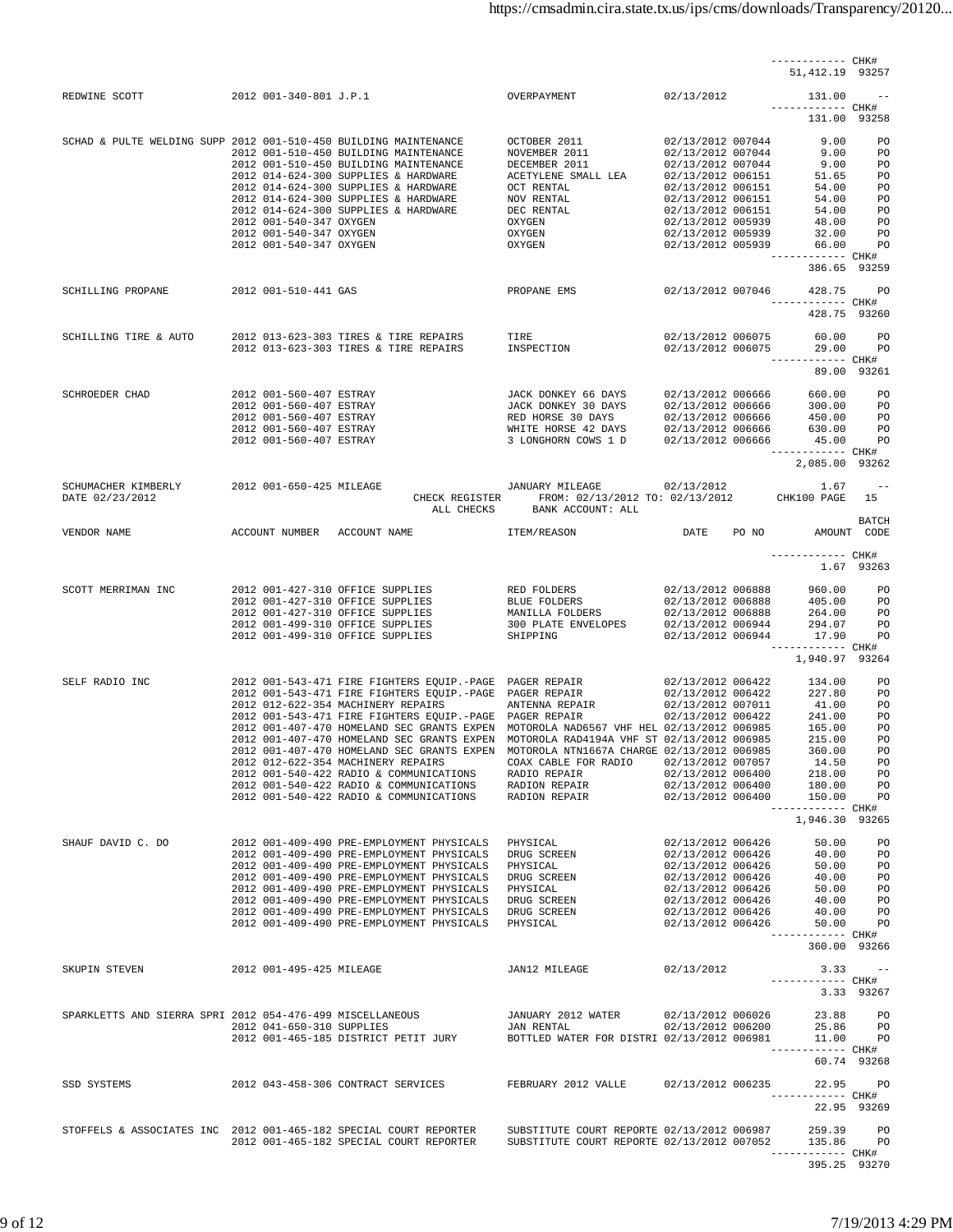| DATE 02/23/2012                                                                                                                                                                                                                           |                                                        |                                                                                                                                                                                                                                                                                                                                                                                                                                                                                                                                                                                 |                                                                                                                                                                                      |      |                                                                                                            |                                                                         |
|-------------------------------------------------------------------------------------------------------------------------------------------------------------------------------------------------------------------------------------------|--------------------------------------------------------|---------------------------------------------------------------------------------------------------------------------------------------------------------------------------------------------------------------------------------------------------------------------------------------------------------------------------------------------------------------------------------------------------------------------------------------------------------------------------------------------------------------------------------------------------------------------------------|--------------------------------------------------------------------------------------------------------------------------------------------------------------------------------------|------|------------------------------------------------------------------------------------------------------------|-------------------------------------------------------------------------|
| VENDOR NAME                                                                                                                                                                                                                               |                                                        | $\small \begin{tabular}{c} \multicolumn{2}{c}{\textbf{CHECK}}\\ \multicolumn{2}{c}{\textbf{CHECK}}\\ \multicolumn{2}{c}{\textbf{A}}\textbf{L}\textbf{L} \hspace{0.1cm}\textbf{CHECK} \hspace{0.1cm} \textbf{REGISTER} \hspace{0.1cm} \textbf{FROM:}\hspace{0.1cm} 02/13/2012 \hspace{0.1cm} \textbf{TO:}\hspace{0.1cm} 02/13/2012 \hspace{0.1cm} \textbf{CHK100 PAGE} \hspace{0.1cm} 16\\ \multicolumn{2}{c}{\$                                                                                                                                                                 |                                                                                                                                                                                      |      |                                                                                                            |                                                                         |
| SULLIVANT, BILL ATTY 2012 001-409-400 COURT APPOINTED ATTORNEYS STATE VS RAMIREZ $02/13/2012$ 380.00 --<br>2012 001-409-400 COURT APPOINTED ATTORNEYS STATE VS HALLUM $02/13/2012$ 150.00 --                                              |                                                        |                                                                                                                                                                                                                                                                                                                                                                                                                                                                                                                                                                                 |                                                                                                                                                                                      |      |                                                                                                            |                                                                         |
|                                                                                                                                                                                                                                           |                                                        |                                                                                                                                                                                                                                                                                                                                                                                                                                                                                                                                                                                 |                                                                                                                                                                                      |      | ------------ CHK#<br>530.00 93271                                                                          |                                                                         |
| SUPERCIRCUITS, INC<br>2012 001-407-470 HOMELAND SEC GRANTS EXPEN HYPERFIRE SECURITY SERIE 02/13/2012 007002 1,299.98 PO<br>2012 001-407-470 HOMELAND SEC GRANTS EXPEN KEY FOB CAMERA 02/13/2012 007002 319.98 PO<br>2012 001-407-470 H    |                                                        | 2012 001-407-470 HOMELAND SEC GRANTS EXPEN 5 FOOT PYTHON CABLE LOCK 02/13/2012 007002<br>2012 001-407-470 HOMELAND SEC GRANTS EXPEN BLUE TOOTH CAMERA 20000 02/13/2012 007002 199.99 PO<br>2012 001-407-470 HOMELAND SEC GRANTS EXPEN SHIPPING & HANDLING 02/13/2012 007002 15.98 PO                                                                                                                                                                                                                                                                                            |                                                                                                                                                                                      |      | 79.98 PO<br>------------ CHK#                                                                              |                                                                         |
|                                                                                                                                                                                                                                           |                                                        | -- 7ATUM LEE 2012 001-409-400 COURT APPOINTED ATTORNEYS STATE VS FROST 02/13/2012<br>-- 2012 001-409-400 COURT APPOINTED ATTORNEYS STATE VS VALCIK 02/13/2012<br>2012 001-409-400 COURT APPOINTED ATTORNEYS STATE VS WEATHERREAD 02/                                                                                                                                                                                                                                                                                                                                            |                                                                                                                                                                                      |      | 2,015.89 93272<br>------------ CHK#                                                                        |                                                                         |
| TECHDEPOT<br>2012 001-503-452 COMPUTER EQUIPMENT<br>2012 001-503-452 COMPUTER EQUIPMENT<br>2012 001-503-452 COMPUTER EQUIPMENT<br>2012 001-503-452 COMPUTER EQUIPMENT<br>2012 001-503-452 COMPUTER EQUIPMENT<br>2012 001-503-452 COMPUTER |                                                        |                                                                                                                                                                                                                                                                                                                                                                                                                                                                                                                                                                                 |                                                                                                                                                                                      |      | 980.00 93273<br>------------ CHK#<br>1,726.57 93274                                                        |                                                                         |
|                                                                                                                                                                                                                                           |                                                        | TEEX-EMERGENCY SERV. TRN . 2012 001-543-428 TRAINING REGISTRATION FEE FOR ARS 02/13/2012 007000 220.00                                                                                                                                                                                                                                                                                                                                                                                                                                                                          |                                                                                                                                                                                      |      | ------------ CHK#<br>220.00 93275                                                                          | PO                                                                      |
|                                                                                                                                                                                                                                           |                                                        | TEXAS AGIRLIFE EXTENSION ( 2012 001-665-429 CONF. H.E. REGISTRATION FEE FOR ANG 02/13/2012 007058 50.00 PO                                                                                                                                                                                                                                                                                                                                                                                                                                                                      |                                                                                                                                                                                      |      | ------------ CHK#<br>50.00 93276                                                                           |                                                                         |
| DATE 02/23/2012                                                                                                                                                                                                                           |                                                        |                                                                                                                                                                                                                                                                                                                                                                                                                                                                                                                                                                                 | $\textrm{CHECK REGISTER} \qquad \textrm{FROM:}\ \ 02/13/2012\ \textrm{TO:}\ \ 02/13/2012\ \textrm{CHK100 PAGE} \quad 17 \\ \textrm{ALL CHECKS} \qquad \textrm{BANK ACCOUNT: ALL} \\$ |      |                                                                                                            |                                                                         |
| VENDOR NAME                                                                                                                                                                                                                               | ACCOUNT NUMBER ACCOUNT NAME                            |                                                                                                                                                                                                                                                                                                                                                                                                                                                                                                                                                                                 | ITEM/REASON                                                                                                                                                                          | DATE | PO NO AMOUNT CODE                                                                                          | <b>BATCH</b>                                                            |
|                                                                                                                                                                                                                                           |                                                        | 2012 028-571-208 GENERAL LIABILITY FY 12 CSCD AUTO LIABILIT 02/13/2012 006681                                                                                                                                                                                                                                                                                                                                                                                                                                                                                                   |                                                                                                                                                                                      |      | 613.00 PO<br>------------ CHK#                                                                             |                                                                         |
|                                                                                                                                                                                                                                           |                                                        | TEXAS DIST & CO ATTYS ASSN 2012 001-560-310 OFFICE SUPPLIES THE PENAL CODES 02/13/2012 006970 544.15 PO                                                                                                                                                                                                                                                                                                                                                                                                                                                                         |                                                                                                                                                                                      |      | 62,973.00 93277<br>------------ CHK#<br>544.15 93278                                                       |                                                                         |
|                                                                                                                                                                                                                                           |                                                        | TEXAS LAWYERS' INS EXCHANG 2012 001-435-206 PROFESSIONAL LIABILITY PROFESSIONAL LIABILITY I 02/13/2012 006969 1,500.00 PO                                                                                                                                                                                                                                                                                                                                                                                                                                                       |                                                                                                                                                                                      |      | ------------ CHK#<br>1,500.00 93279                                                                        |                                                                         |
| TEXAS PARKS & WILDLIFE                                                                                                                                                                                                                    |                                                        | 2012 001-208-100 DUE TO TEXAS PARKS & WILDL JUSTIN FRIDDELL FEE-BARR 02/13/2012<br>2012 001-208-100 DUE TO TEXAS PARKS & WILDL RYAN LUKE FEE-BARR 02/13/2012<br>2012 001-208-100 DUE TO TEXAS PARKS & WILDL JOHN M HALL FEE-BARR 02/<br>2012 001-208-100 DUE TO TEXAS PARKS & WILDL LACEY WORTHINGTON FEE - 02/13/2012<br>2012 001-208-100 DUE TO TEXAS PARKS & WILDL TURLINGTON TP&W FEES AND 02/13/2012<br>2012 001-208-100 DUE TO TEXAS PARKS & WILDL TURLINGTON TP&W FEES AND 02/13/2012<br>2012 001-208-100 DUE TO TEXAS PARKS & WILDL ELLIOT TP&W FEES ANDERSO 02/13/2012 | VOID DATE:02/22/2012                                                                                                                                                                 |      | 8.50<br>21.25<br>21.25<br>21.25<br>21.25<br>72.25<br>21.25<br>85.00<br>------------ *VOID*<br>250.75 93280 | $ -$<br>$\sim$ $ -$<br>$\sim$ $-$<br>$- - -$<br>$- - -$<br>$\sim$ $  -$ |
|                                                                                                                                                                                                                                           |                                                        | TEXAS STAR EMBROIDERY 		 2012 001-407-499 MISCELLANEOUS 		 MISC SUPPLIES                                                                                                                                                                                                                                                                                                                                                                                                                                                                                                        |                                                                                                                                                                                      |      | 02/13/2012 007019 21.00 PO<br>------------ CHK#<br>21.00 93281                                             |                                                                         |
|                                                                                                                                                                                                                                           |                                                        | TEXOMA COUNCIL OF GOVERNME 2012 001-409-306 CONTRACT SERVICES TANUARY 2012 GIS SE 02/13/2012 006562                                                                                                                                                                                                                                                                                                                                                                                                                                                                             |                                                                                                                                                                                      |      | 1,083.33 PO<br>------------ CHK#<br>1,083.33 93282                                                         |                                                                         |
| THE PAIGE COMPANY                                                                                                                                                                                                                         | 2012 048-409-310 SUPPLIES<br>2012 048-409-310 SUPPLIES |                                                                                                                                                                                                                                                                                                                                                                                                                                                                                                                                                                                 | 125 FILE BOXES @ 2.75 (5 02/13/2012 006947                                                                                                                                           |      | ------------ CHK#<br>395.00 93283                                                                          |                                                                         |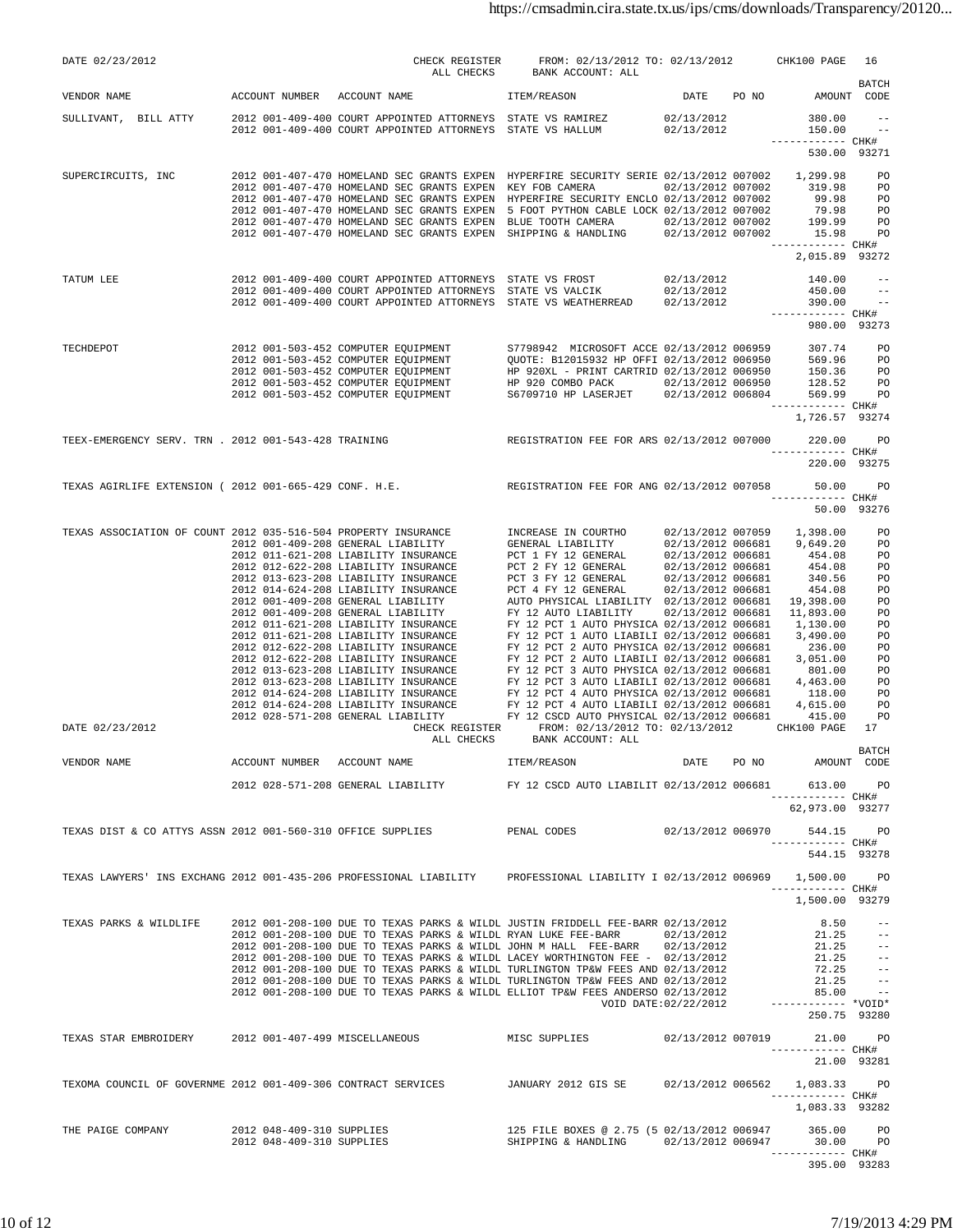| THOMPSON J R INC                                                 | 2012 013-623-302 GRAVEL<br>2012 013-623-302 GRAVEL<br>2012 013-623-302 GRAVEL<br>2012 013-623-302 GRAVEL<br>2012 013-623-302 GRAVEL<br>2012 014-624-302 GRAVEL<br>2012 014-624-302 GRAVEL<br>2012 014-624-302 GRAVEL<br>2012 014-624-302 GRAVEL<br>2012 014-624-302 GRAVEL<br>2012 013-623-302 GRAVEL<br>2012 013-623-302 GRAVEL<br>2012 013-623-302 GRAVEL<br>2012 013-623-302 GRAVEL<br>2012 013-623-302 GRAVEL |                                                                                                                                                                                                                                                                                                                                                                                                                                                                                                                                                                                                                                                                                                                                                                                    | $\begin{tabular}{l c c c c c} \texttt{FLEX BASE} & 02/13/2012\ 006070 & 800.42 & \texttt{PO} \\ \texttt{FLEX BASE} & 02/13/2012\ 006070 & 1,002.25 & \texttt{PO} \\ \texttt{FLEX BASE} & 02/13/2012\ 006070 & 115.98 & \texttt{PO} \\ \texttt{FLEX BASE} & 02/13/2012\ 006070 & 1359.47 & \texttt{PO} \\ \texttt{FLEX BASE} & 02/13/2012\ 0$                                  |                                                                                  |                                                                                      |                       |
|------------------------------------------------------------------|-------------------------------------------------------------------------------------------------------------------------------------------------------------------------------------------------------------------------------------------------------------------------------------------------------------------------------------------------------------------------------------------------------------------|------------------------------------------------------------------------------------------------------------------------------------------------------------------------------------------------------------------------------------------------------------------------------------------------------------------------------------------------------------------------------------------------------------------------------------------------------------------------------------------------------------------------------------------------------------------------------------------------------------------------------------------------------------------------------------------------------------------------------------------------------------------------------------|-------------------------------------------------------------------------------------------------------------------------------------------------------------------------------------------------------------------------------------------------------------------------------------------------------------------------------------------------------------------------------|----------------------------------------------------------------------------------|--------------------------------------------------------------------------------------|-----------------------|
| DATE 02/23/2012                                                  |                                                                                                                                                                                                                                                                                                                                                                                                                   |                                                                                                                                                                                                                                                                                                                                                                                                                                                                                                                                                                                                                                                                                                                                                                                    | CHECK REGISTER FROM: 02/13/2012 TO: 02/13/2012 CHK100 PAGE 18<br>ALL CHECKS BANK ACCOUNT: ALL                                                                                                                                                                                                                                                                                 |                                                                                  | 32,271.54 93284                                                                      |                       |
| VENDOR NAME                                                      |                                                                                                                                                                                                                                                                                                                                                                                                                   | ACCOUNT NUMBER ACCOUNT NAME TEM/REASON                                                                                                                                                                                                                                                                                                                                                                                                                                                                                                                                                                                                                                                                                                                                             | DATE PO NO AMOUNT CODE                                                                                                                                                                                                                                                                                                                                                        |                                                                                  |                                                                                      | BATCH                 |
|                                                                  |                                                                                                                                                                                                                                                                                                                                                                                                                   | TOM THUMB FOOD & PHARMACY 2012 001-465-184 DISTRICT GRAND JURY FOOD FOR GRAND JURORS 02/13/2012 006961 24.62 PO                                                                                                                                                                                                                                                                                                                                                                                                                                                                                                                                                                                                                                                                    |                                                                                                                                                                                                                                                                                                                                                                               |                                                                                  | ------------ CHK#                                                                    |                       |
|                                                                  |                                                                                                                                                                                                                                                                                                                                                                                                                   |                                                                                                                                                                                                                                                                                                                                                                                                                                                                                                                                                                                                                                                                                                                                                                                    |                                                                                                                                                                                                                                                                                                                                                                               |                                                                                  | 24.62 93285                                                                          |                       |
|                                                                  |                                                                                                                                                                                                                                                                                                                                                                                                                   | TRACTOR SUPPLY PLAN 2012 014-624-300 SUPPLIES & HARDWARE SUPPLIES                                                                                                                                                                                                                                                                                                                                                                                                                                                                                                                                                                                                                                                                                                                  |                                                                                                                                                                                                                                                                                                                                                                               |                                                                                  | 02/13/2012 006157 112.44 PO<br>------------ CHK#<br>112.44 93286                     |                       |
|                                                                  |                                                                                                                                                                                                                                                                                                                                                                                                                   | TROPHY AUTO GLASS INC 2012 013-623-354 MACHINERY REPAIRS PARTS 202/13/2012 006886 930.00 PO                                                                                                                                                                                                                                                                                                                                                                                                                                                                                                                                                                                                                                                                                        |                                                                                                                                                                                                                                                                                                                                                                               |                                                                                  |                                                                                      |                       |
|                                                                  |                                                                                                                                                                                                                                                                                                                                                                                                                   |                                                                                                                                                                                                                                                                                                                                                                                                                                                                                                                                                                                                                                                                                                                                                                                    |                                                                                                                                                                                                                                                                                                                                                                               |                                                                                  | ------------ CHK#<br>930.00 93287                                                    |                       |
| WALTERSCHEID BROTHERS LLC 2012 014-624-302 GRAVEL                |                                                                                                                                                                                                                                                                                                                                                                                                                   |                                                                                                                                                                                                                                                                                                                                                                                                                                                                                                                                                                                                                                                                                                                                                                                    | CREEK GRAVEL 02/13/2012 006982 7,145.00 PO                                                                                                                                                                                                                                                                                                                                    |                                                                                  |                                                                                      |                       |
|                                                                  |                                                                                                                                                                                                                                                                                                                                                                                                                   |                                                                                                                                                                                                                                                                                                                                                                                                                                                                                                                                                                                                                                                                                                                                                                                    |                                                                                                                                                                                                                                                                                                                                                                               |                                                                                  | ------------- CHK#<br>7,145,00 93288                                                 |                       |
|                                                                  |                                                                                                                                                                                                                                                                                                                                                                                                                   | WALTERSCHEID PHIL $2012 014-624-307$ BRIDGE WORK BRIDGE WORK $02/13/2012 006855 640.00$ PO                                                                                                                                                                                                                                                                                                                                                                                                                                                                                                                                                                                                                                                                                         |                                                                                                                                                                                                                                                                                                                                                                               |                                                                                  | ------------ CHK#                                                                    |                       |
|                                                                  |                                                                                                                                                                                                                                                                                                                                                                                                                   |                                                                                                                                                                                                                                                                                                                                                                                                                                                                                                                                                                                                                                                                                                                                                                                    |                                                                                                                                                                                                                                                                                                                                                                               |                                                                                  | 640.00 93289                                                                         |                       |
|                                                                  |                                                                                                                                                                                                                                                                                                                                                                                                                   | WESTERN PAPER COMPANY, INC 2012 001-409-310 OFFICE SUPPLIES 80 CASES OF 8.5 X 11 @ 2 02/13/2012 006988 2,336.00 PO<br>2012 001-409-310 OFFICE SUPPLIES 5 CASE OF 5.8 X 14 @ 41. 02/13/2012 006988 207.00 PO                                                                                                                                                                                                                                                                                                                                                                                                                                                                                                                                                                        |                                                                                                                                                                                                                                                                                                                                                                               |                                                                                  |                                                                                      |                       |
|                                                                  |                                                                                                                                                                                                                                                                                                                                                                                                                   |                                                                                                                                                                                                                                                                                                                                                                                                                                                                                                                                                                                                                                                                                                                                                                                    |                                                                                                                                                                                                                                                                                                                                                                               |                                                                                  | ------------ CHK#<br>2,543.00 93290                                                  |                       |
|                                                                  |                                                                                                                                                                                                                                                                                                                                                                                                                   | WILLIAMS ROGER 2012 001-409-400 COURT APPOINTED ATTORNEYS STATE VS SMITH 02/13/2012 325.00 --                                                                                                                                                                                                                                                                                                                                                                                                                                                                                                                                                                                                                                                                                      |                                                                                                                                                                                                                                                                                                                                                                               |                                                                                  |                                                                                      |                       |
|                                                                  |                                                                                                                                                                                                                                                                                                                                                                                                                   |                                                                                                                                                                                                                                                                                                                                                                                                                                                                                                                                                                                                                                                                                                                                                                                    |                                                                                                                                                                                                                                                                                                                                                                               |                                                                                  | ------------ CHK#<br>325.00 93291                                                    |                       |
|                                                                  |                                                                                                                                                                                                                                                                                                                                                                                                                   | WIMMER'S DIESEL SERVICE 2012 013-623-354 MACHINERY REPAIRS PARTS (2/13/2012 006066 1,975.00 PO                                                                                                                                                                                                                                                                                                                                                                                                                                                                                                                                                                                                                                                                                     |                                                                                                                                                                                                                                                                                                                                                                               |                                                                                  | ------------ CHK#                                                                    |                       |
|                                                                  |                                                                                                                                                                                                                                                                                                                                                                                                                   |                                                                                                                                                                                                                                                                                                                                                                                                                                                                                                                                                                                                                                                                                                                                                                                    |                                                                                                                                                                                                                                                                                                                                                                               |                                                                                  | 1,975.00 93292                                                                       |                       |
| WINWHOLESALE COMMERCIAL CH 2012 001-510-450 BUILDING MAINTENANCE |                                                                                                                                                                                                                                                                                                                                                                                                                   | 2012 001-510-450 BUILDING MAINTENANCE<br>2012 001-510-450 BUILDING MAINTENANCE<br>2012 001-510-450 BUILDING MAINTENANCE<br>2012 001-510-450 BUILDING MAINTENANCE<br>2012 001-510-450 BUILDING MAINTENANCE                                                                                                                                                                                                                                                                                                                                                                                                                                                                                                                                                                          | $\begin{tabular}{lcccc} \texttt{FILTER'S} & & & & & 02/13/2012 & 006464 & & 221.79 & & \texttt{PO} \\ \texttt{FILTER'S} & & & & 02/13/2012 & 006464 & & 882.05 & & \texttt{PO} \\ \texttt{SUPPLIES} & & & & 02/13/2012 & 006464 & & 82.39 & & \texttt{PO} \\ \texttt{SUPPLIES} & & & 02/13/2012 & 006464 & & 7.82 & \texttt{PO} \\ \texttt{SUPPLIES} & & & 02/13$<br>SUPPLIES | 02/13/2012 006464                                                                | 76.45<br>------------ CHK#                                                           | PO                    |
|                                                                  |                                                                                                                                                                                                                                                                                                                                                                                                                   |                                                                                                                                                                                                                                                                                                                                                                                                                                                                                                                                                                                                                                                                                                                                                                                    |                                                                                                                                                                                                                                                                                                                                                                               |                                                                                  | 1,283.62 93293                                                                       |                       |
| XEROX CORPORATION                                                |                                                                                                                                                                                                                                                                                                                                                                                                                   | 2012 001-409-463 COPY MACHINE MAINT & SUPP JANUARY 2012 TAX OF<br>2012 001-409-463 COPY MACHINE MAINT & SUPP COUNTY JUDGE-DECEMB 02/13/2012 006566<br>2012 038-455-463 COPY MACHINE RENTAL JANUARY 2012 JP 1<br>2012 001-409-463 COPY MACHINE MAINT & SUPP TREASURER-JANUARY 2<br>2012 001-409-463 COPY MACHINE MAINT & SUPP JANUARY 2012 COMMIS<br>2012 001-409-463 COPY MACHINE MAINT & SUPP JANUARY 2012 EXTEND 02/13/2012 006027 250.98 PO<br>2012 001-409-463 COPY MACHINE MAINT & SUPP FEBRUARY 2012 EMS 02/13/2012 006218 166.58 PO<br>2012 001-409-463 COPY MACHINE MAINT & SUPP FEBRUARY 2012 COUNT 02/13/2012 006219 229.03 PO<br>2012 001-409-463 COPY MACHINE MAINT & SUPP FEBRUARY 2012 COUNT 02/13/2012 006219 229.03 PO<br>2012 001-409-463 COPY MACHINE MAINT & SU |                                                                                                                                                                                                                                                                                                                                                                               | 02/13/2012 006181<br>02/13/2012 006180<br>02/13/2012 006564<br>02/13/2012 006182 | 179.52<br>419.05<br>157.87 PO<br>130.77<br>43.91 PO                                  | PO<br><b>PO</b><br>PO |
| DATE 02/23/2012                                                  |                                                                                                                                                                                                                                                                                                                                                                                                                   |                                                                                                                                                                                                                                                                                                                                                                                                                                                                                                                                                                                                                                                                                                                                                                                    | CHECK REGISTER FROM: 02/13/2012 TO: 02/13/2012 CHK100 PAGE 19<br>ALL CHECKS BANK ACCOUNT: ALL                                                                                                                                                                                                                                                                                 |                                                                                  |                                                                                      |                       |
| VENDOR NAME                                                      |                                                                                                                                                                                                                                                                                                                                                                                                                   | ACCOUNT NUMBER ACCOUNT NAME TEM/REASON                                                                                                                                                                                                                                                                                                                                                                                                                                                                                                                                                                                                                                                                                                                                             |                                                                                                                                                                                                                                                                                                                                                                               | DATE PO NO                                                                       | AMOUNT CODE                                                                          | BATCH                 |
|                                                                  |                                                                                                                                                                                                                                                                                                                                                                                                                   | 2012 041-650-463 COPY MACHINE<br>2012 001-409-463 COPY MACHINE MAINT & SUPP SHERIFF-JANUARY 2012 02/13/2012 006565<br>2012 001-409-463 COPY MACHINE MAINT & SUPP JANUARY 2012 COUNTY 02/13/2012 006176<br>2012 001-409-463 COPY MACHINE MAINT & SUPP JANUARY 2012 COM                                                                                                                                                                                                                                                                                                                                                                                                                                                                                                              | JANUARY 2012 LIBRAR                                                                                                                                                                                                                                                                                                                                                           | 02/13/2012 006221                                                                | 393.21<br>185.63 PO<br>$74.15$ PO<br>66.87 PO<br>------------ CHK#<br>3,260.42 93294 | <b>PO</b>             |
|                                                                  |                                                                                                                                                                                                                                                                                                                                                                                                                   | YOUTH & FAMILY ENRICHMENT 2012 020-570-329 RESIDENTIAL SERVICE DAKOTA S. SERVICES JAN 2 02/13/2012                                                                                                                                                                                                                                                                                                                                                                                                                                                                                                                                                                                                                                                                                 |                                                                                                                                                                                                                                                                                                                                                                               |                                                                                  | $4,285.75$ --<br>------------ CHK#                                                   |                       |
|                                                                  |                                                                                                                                                                                                                                                                                                                                                                                                                   |                                                                                                                                                                                                                                                                                                                                                                                                                                                                                                                                                                                                                                                                                                                                                                                    |                                                                                                                                                                                                                                                                                                                                                                               |                                                                                  | 4,285.75 93295                                                                       |                       |
|                                                                  |                                                                                                                                                                                                                                                                                                                                                                                                                   | ZIMMERER JEFFREY 2012 011-621-501 CAPITAL IMPROVEMENTS                                                                                                                                                                                                                                                                                                                                                                                                                                                                                                                                                                                                                                                                                                                             | INSTALLATION OF SECURITY 02/13/2012 007025 350.00 PO                                                                                                                                                                                                                                                                                                                          |                                                                                  |                                                                                      |                       |